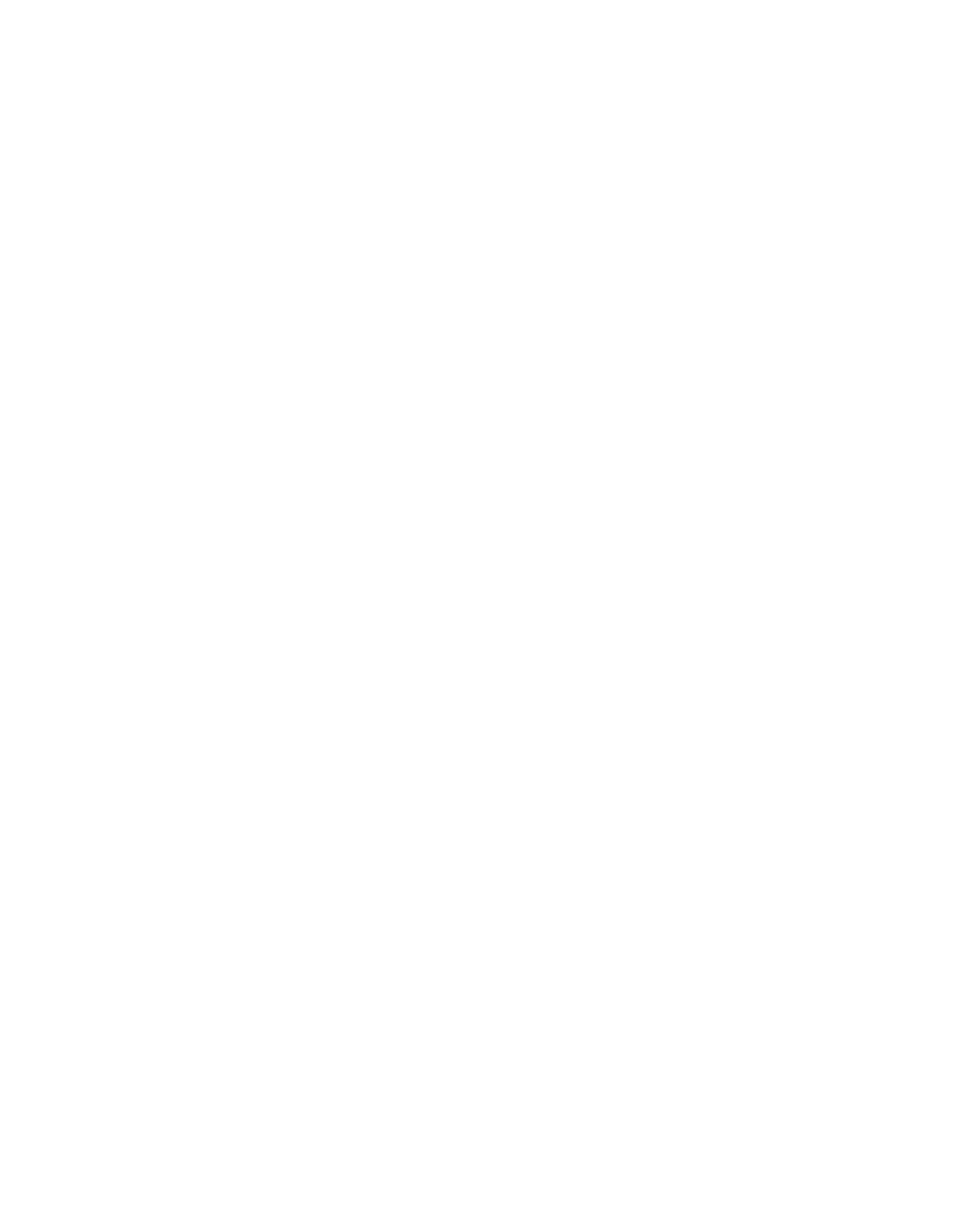#### *Recommendation*

It is difficult to predict inflation accurately. Inflation's short-term volatility is illustrated by comparing its average rate over the last 10 and 50 years. Although the 10-year average of 1.73% is lower than the Fund's assumed rate of 2.75%, the longer 50-year average of 3.97% is somewhat higher than GMPF's current rate. The reasonableness of GMPF's assumption is, therefore, dependent upon the emphasis one assigns to the short and long-terms.

Current economic forecasts suggest lower inflation but are generally looking at a shorter time period than appropriate for our purposes. We consider the range included in the Social Security Administration of 1.80% to 3.00% to be reasonable and recommend lowering the inflation assumption for GMPF from 2.75% to 2.50%.

| <b>Price Inflation Assumption</b> |       |  |  |
|-----------------------------------|-------|--|--|
| Current                           | 2.75% |  |  |
| Recommended                       | 2.50% |  |  |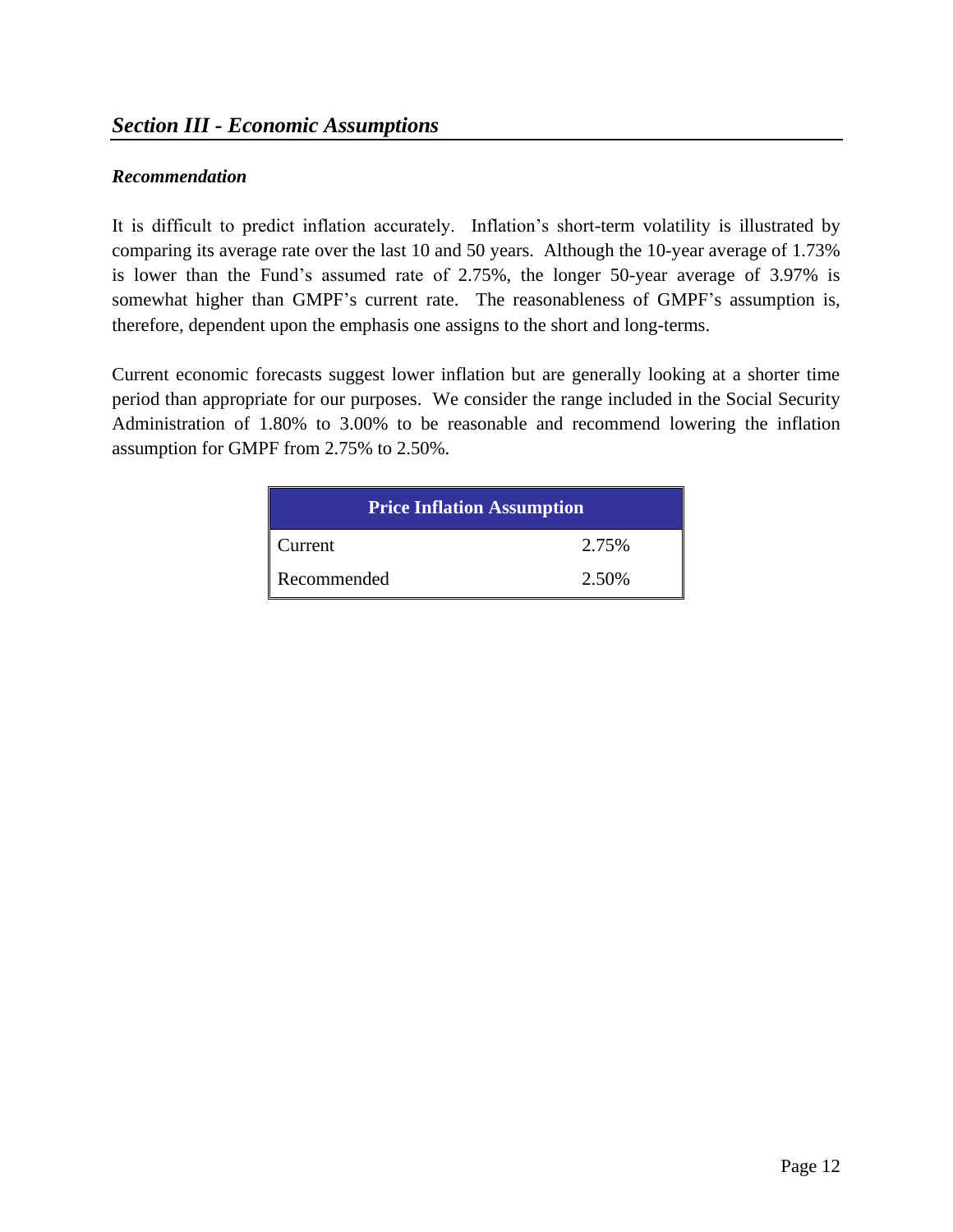

#### **Investment Return**

### *Background*

The assumed investment return is one of the most significant assumptions in the annual actuarial valuation process as it is used to discount the expected benefit payments for all active, inactive and retired members. Minor changes in this assumption can have a major impact on valuation results. The investment return assumption should reflect the asset allocation target for the funds set by the Board of Trustees.

The current assumption is 7.50%, consisting of a price inflation assumption of 2.75% and a real rate of return assumption of 4.75%. The current GMPF funding policy states that the long-term expected return on assets assumption, which was set at 7.50% in the previous experience study, shall be reduced by 0.10% per year from the immediate prior valuation when the actual rate of return for the fiscal year exceeds the assumed rate. The minimum return assumption stated in the funding policy is 7.00%. The asset return assumption used in the most recent actuarial valuation is 7.30%.

## *Long Term Perspective*

Because the economy is constantly changing, assumptions about what may occur in the near term are volatile. Asset managers and investment consultants usually focus on this near-term horizon in order to make prudent choices regarding how to invest the trust funds. For actuarial calculations, we typically consider very long periods of time. For example, a newly hired employee who is 25 years old may work for 35 years, to age 60, and live another 30 years, to age 90 (or longer). The retirement system would receive contributions for the first 35 years and then pay out benefits for the next 30 years. During the entire 65-year period, the system is investing assets related to the member. For such a typical career employee, more than one-half of the investment income earned on assets accumulated to pay benefits is received after the employee retires. In addition, in an open, ongoing system like GMPF, the stream of benefit payments is continually increasing as new hires replace current members who leave covered employment due to death, termination of employment, and retirement. This difference in the time horizon used by actuaries and investment consultants is frequently a source of debate and confusion when setting economic assumptions.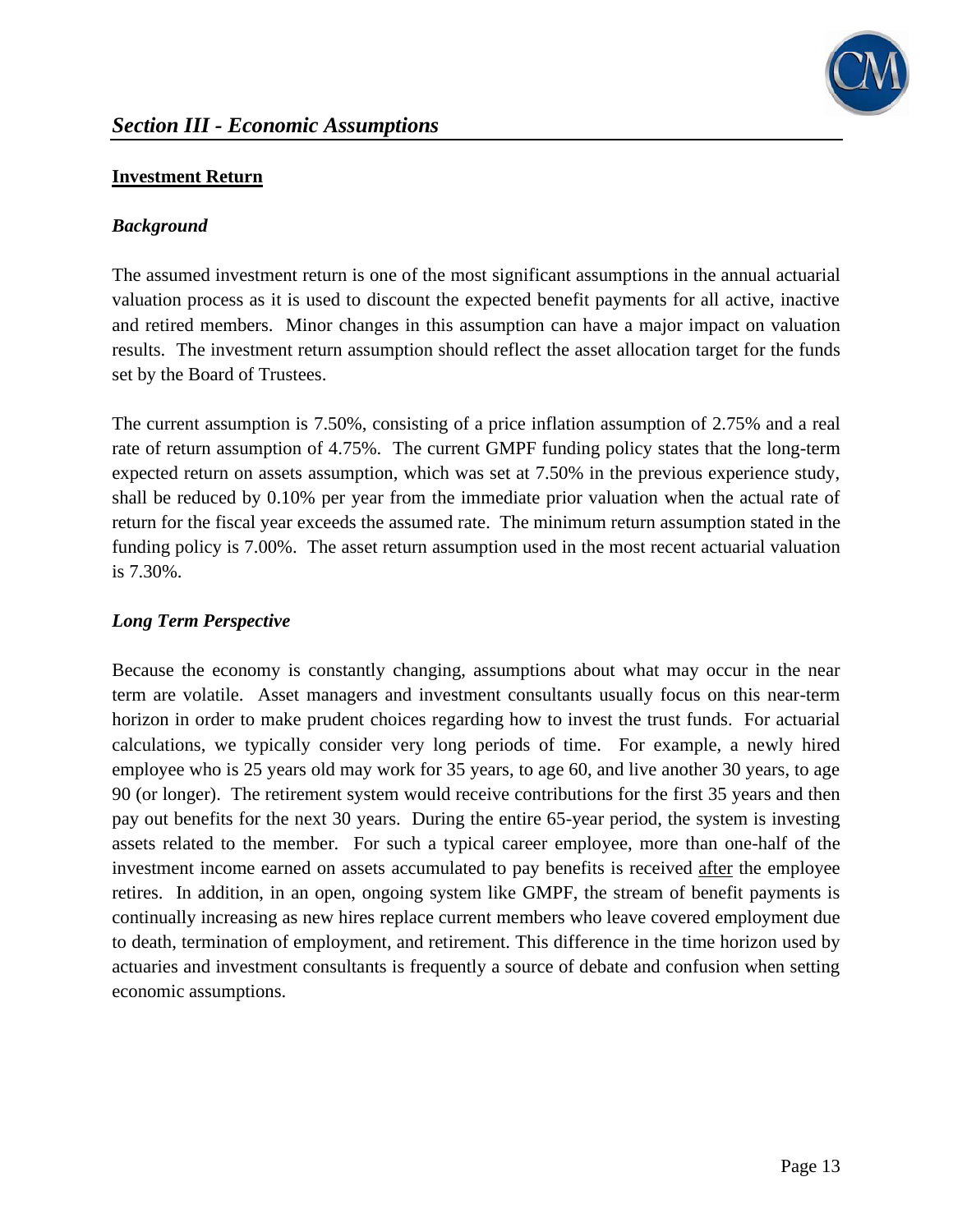

## *Past Experience*

One of the inherent problems with analyzing historical data is that the results can look significantly different depending on the timeframe used, especially if the year-to-year results vary widely. In addition, the asset allocation can also impact the investment returns, so comparing results over long periods when different asset allocations were in place may not be meaningful.

The assets for the Fund are valued using a widely accepted asset-smoothing methodology that fully recognizes the expected investment income and also recognizes 20% of each year's investment gain or loss (the difference between actual and expected investment income). The recent experience over the last five years is shown in the table below.

| Year<br><b>Ending</b><br>6/30 | <b>Actuarial Value</b> | <b>Market Value</b><br><b>Rate of Return</b> |
|-------------------------------|------------------------|----------------------------------------------|
| 2015                          | 8.88%                  | 3.73%                                        |
| 2016                          | 7.15                   | 1.40                                         |
| 2017                          | 7.76                   | 12.51                                        |
| 2018                          | 8.26                   | 9.09                                         |
| 2019                          | 7.01                   | 6.96                                         |
| Average                       | 7.81%                  | 6.67%                                        |

While important to review and analyze, historical returns over such a short time period are not credible for the purpose of setting the long-term assumed future rate of return.

## *Future Expectation Analysis*

The Division of Investment Services (DIS) assists the GMPF Board with developing investment strategies and providing capital market assumptions for the GMPF portfolio. As part of their duties, DIS periodically performs asset-liability studies, along with comprehensive reviews of the expected return of the various asset classes in which the GMPF portfolio is invested. We believe it is appropriate to consider the results of DIS' work as one factor in assessing expected future returns.

We also recognize that there can be differences of opinion among investment professionals regarding future return expectations. Horizon Actuarial Services prepares an annual study in which they survey various investment advisors (35 were included in the 2020 study with a 10 year horizon) and provide ranges of results as well as averages. This information provides an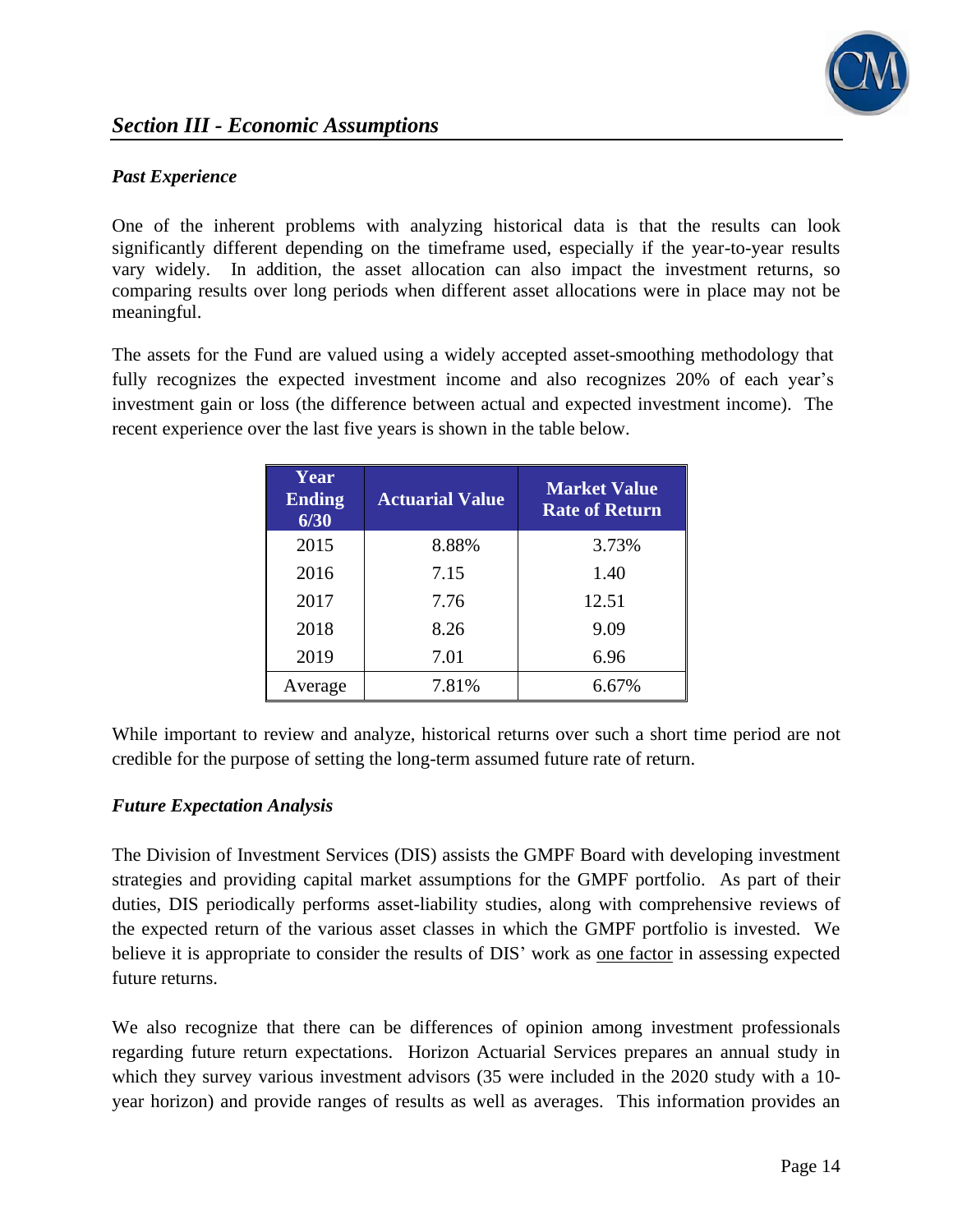

## *Section III - Economic Assumptions*

additional perspective on what a broad group of investment experts anticipate for future investment returns.

Our forward-looking analysis used the real rates of return in the DIS capital market assumptions and the GMPF target asset allocation. Using statistical projections that assume investment returns approximately follow a lognormal distribution with no correlation between years, produces an expected range of real rates of return over a 50-year time horizon. Looking at one year's results produces a mean real return of 6.18%, but also has a high standard deviation or measurement of volatility. By expanding the time horizon, the real return does not change, but the volatility declines significantly. The table below provides a summary of results.

| <b>Time</b>             | <b>Mean</b>           | <b>Standard</b>  |                 |                  | <b>Real Returns by Percentile</b> |                  |                  |
|-------------------------|-----------------------|------------------|-----------------|------------------|-----------------------------------|------------------|------------------|
| <b>Span In</b><br>Years | Real<br><b>Return</b> | <b>Deviation</b> | 5 <sup>th</sup> | 25 <sup>th</sup> | 50 <sup>th</sup>                  | 75 <sup>th</sup> | 95 <sup>th</sup> |
|                         | 6.18%                 | 13.90%           | $-15.04%$       | $-3.58%$         | 5.28%                             | 14.95%           | 30.46%           |
| 5                       | 5.46                  | 6.15             | $-4.35$         | 1.22             | 5.28                              | 9.50             | 15.87            |
| 10                      | 5.37                  | 4.35             | $-1.62$         | 2.39             | 5.28                              | 8.25             | 12.66            |
| 20                      | 5.32                  | 3.07             | 0.35            | 3.23             | 5.28                              | 7.37             | 10.45            |
| 30                      | 5.31                  | 2.51             | 1.24            | 3.60             | 5.28                              | 6.98             | 9.48             |
| 40                      | 5.30                  | 2.17             | 1.77            | 3.82             | 5.28                              | 6.75             | 8.91             |
| 50                      | 5.30                  | 1.94             | 2.13            | 3.98             | 5.28                              | 6.59             | 8.52             |

The percentile results are the percentages of random returns over the time span shown that are expected to be less than the amount indicated. For example, for the 10-year time span, 5% of the resulting real rates of return will be below -1.62% and 95% will be above that. As the time span increases, the results begin to converge. Over a 50-year time span, the results indicate there will be a 25% chance that real returns will be below 3.98% and a 25% chance they will be above 6.59%. In other words, there is a 50% chance the real returns will be between 3.98% and 6.59%.

For a broader view of expected returns, we also reviewed the 2020 Survey of Capital Market Assumptions produced by Horizon Actuarial Services, LLC to see what other investment professionals are currently using for capital market assumptions. The Horizon survey includes both 10-year horizon and 20-year horizon capital market assumptions. We applied the same statistical analysis to these survey results as we did the capital market assumptions of DIS with the following real return results for the 20-year horizon: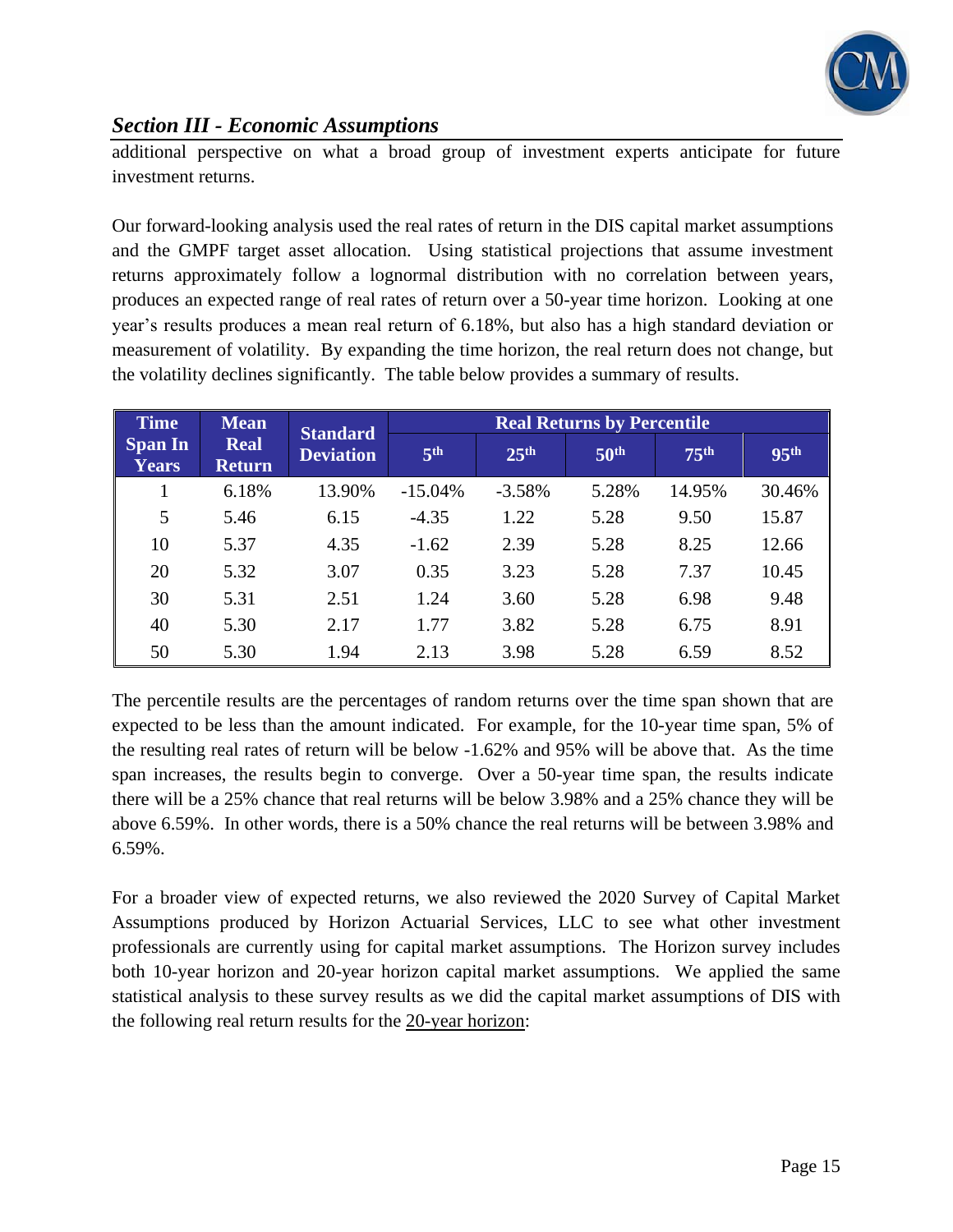

| <b>Time</b>                    | <b>Mean</b>                  | <b>Standard</b>  |                 |                  | <b>Real Returns by Percentile</b> |                  |                  |
|--------------------------------|------------------------------|------------------|-----------------|------------------|-----------------------------------|------------------|------------------|
| <b>Span In</b><br><b>Years</b> | <b>Real</b><br><b>Return</b> | <b>Deviation</b> | 5 <sup>th</sup> | 25 <sup>th</sup> | 50 <sup>th</sup>                  | 75 <sup>th</sup> | 95 <sup>th</sup> |
|                                | 4.85%                        | 11.49%           | $-12.92%$       | $-3.18%$         | 4.22%                             | 12.19%           | 24.74%           |
| 5                              | 4.35                         | 5.10             | $-3.82$         | 0.84             | 4.22                              | 7.71             | 12.94            |
| 10                             | 4.28                         | 3.60             | $-1.54$         | 1.82             | 4.22                              | 6.68             | 10.32            |
| 20                             | 4.25                         | 2.55             | 0.12            | 2.52             | 4.22                              | 5.95             | 8.50             |
| 30                             | 4.24                         | 2.08             | 0.86            | 2.83             | 4.22                              | 5.63             | 7.70             |
| 40                             | 4.24                         | 1.80             | 1.30            | 3.01             | 4.22                              | 5.44             | 7.23             |
| 50                             | 4.23                         | 1.61             | 1.61            | 3.14             | 4.22                              | 5.31             | 6.90             |

## *Section III - Economic Assumptions*

As can be seen from the Horizon survey analysis, the forecast shows that over a 50-year time span, there is a 50% chance that real returns will be between 3.14% and 5.31%. This is slightly lower than the results from DIS' analysis.

#### *Peer Comparison*

The following chart shows the nominal investment return assumptions of 180 plans in the Public Plan Database of the Center for Retirement Research. The assumptions are from FYE 2019 reporting.

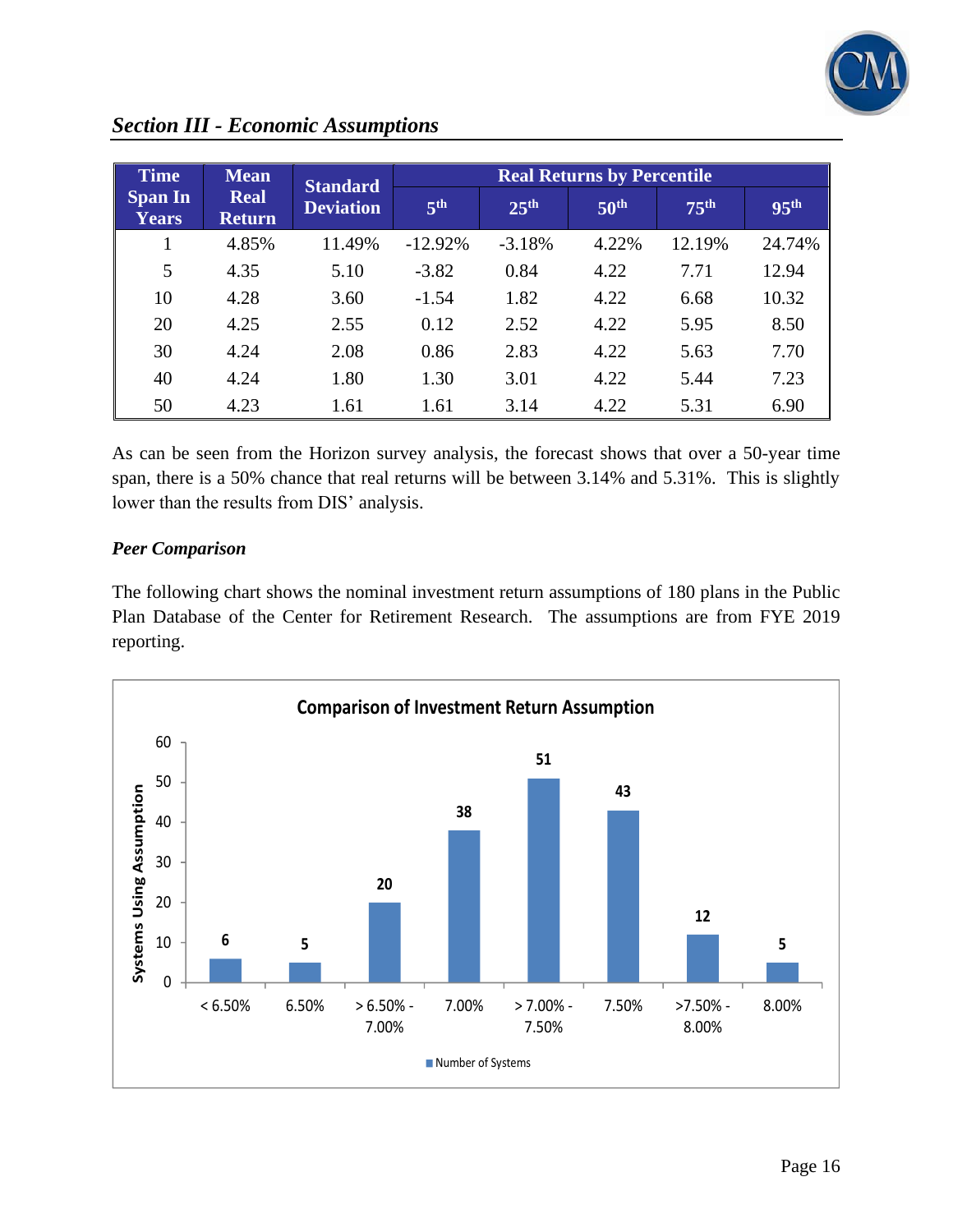

The following chart shows the changes in expected investment return assumption from the NASRA public plan survey over the last 20 years from 2001.

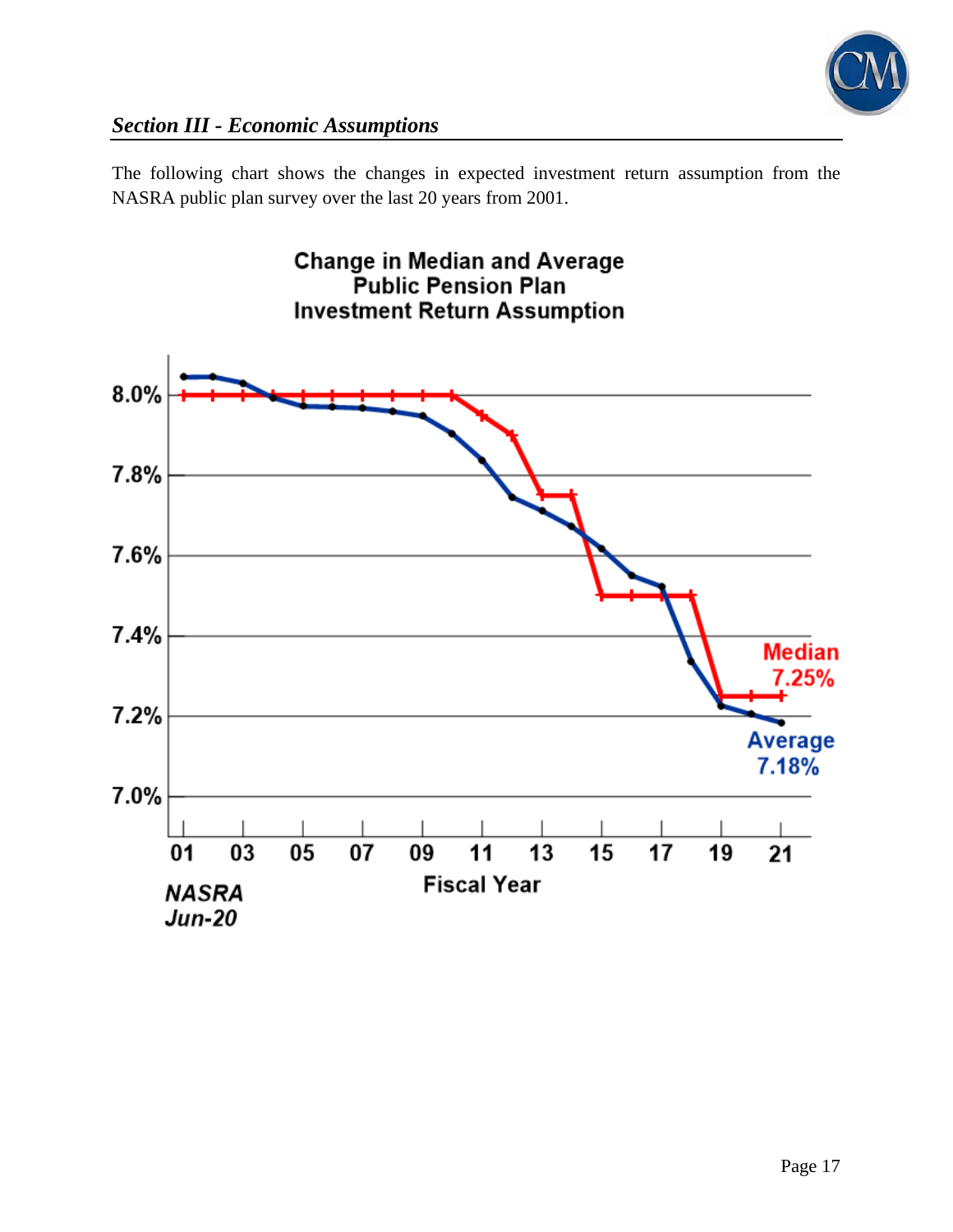

#### *Recommendation*

By actuarial standards, we are required to maintain a long-term perspective in setting all assumptions, including the investment return assumption. Therefore, we believe we must be careful not to let recent experience or the short-term expectations impact our judgment regarding the appropriateness of the current assumption over the long term.

Based on our analysis of the DIS' capital market assumptions and the Horizon Survey capital market assumptions, we are recommending a reduction in the real return assumption from 4.75% to 4.50%. Based on our recommended inflation assumption of 2.50%, we are recommending a 7.00% expected long term nominal rate of return assumption.

| <b>Investment Return Assumption</b> |          |                    |  |
|-------------------------------------|----------|--------------------|--|
|                                     | Current* | <b>Recommended</b> |  |
| Real Rate of Return <sup>**</sup>   | 4.75%    | 4.50%              |  |
| Inflation                           | 2.75     | 2.50               |  |
| Net Investment Return               | 7.50%    | 7.00%              |  |

\* actual assumption for the 2019 valuation is 7.30% based on the Board funding policy \*\* net of investment expenses.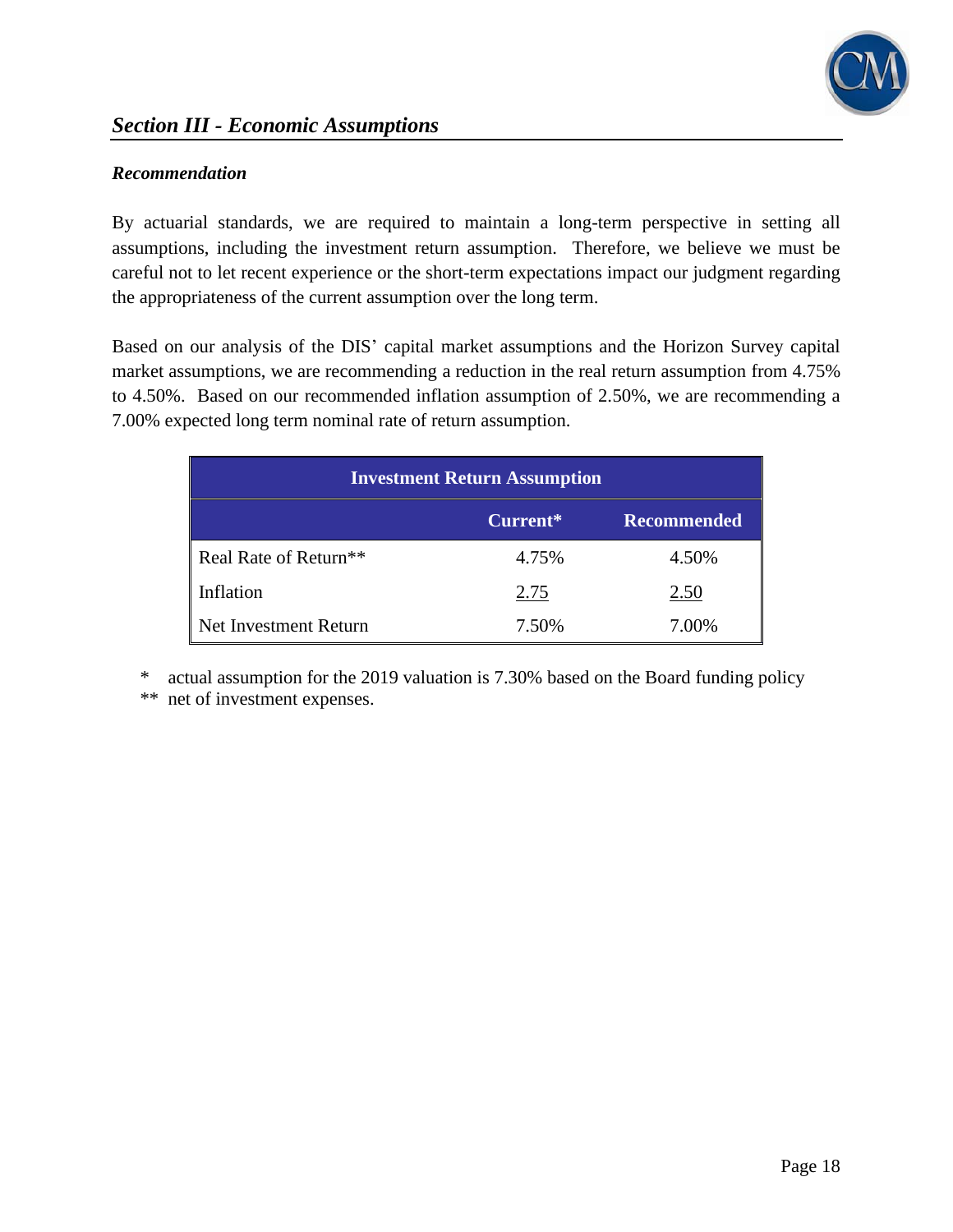

### **Actuarial Cost Method**

There are various actuarial cost methods, each of which has different characteristics, advantages and disadvantages. However, Governmental Accounting Standard Board (GASB) Statement Numbers 67 and 68 require that the Entry Age Normal (EAN) cost method be used for financial reporting. Most systems do not want to use a different actuarial cost method for funding and financial reporting. In addition, the Entry Age Normal method has been the most common funding method for public systems for many years. This is the cost method currently used by GMPF.

The rationale of the (EAN funding method is that the cost of each member's benefit is determined to be a level dollar amount from date of hire to the end of employment. This level amount is referred to as the normal cost and is that portion of the total cost of the employee's benefit that is allocated to the current year. The portion of the present value of future benefits allocated to the future is determined by multiplying this amount times the present value of the member's probability of remaining an active member for all future years including the current year. The EAN actuarial accrued liability is then developed by subtracting from the present value of future benefits that portion of costs allocated to the future. To determine the unfunded actuarial accrued liability, the value of plan assets is subtracted from the EAN actuarial accrued liability. The current year's cost to amortize the unfunded actuarial accrued liability is developed by applying an amortization factor based on the funding policy.

It is to be expected that future events will not occur exactly as anticipated by the actuarial assumptions in each year. Actuarial gains/losses from experience under this actuarial cost method can be directly calculated and are reflected as a decrease/increase in the unfunded actuarial accrued liability. Consequently, the gain/loss results in a decrease/increase in the amortization payment, and therefore the contribution rate.

Considering that the EAN cost method is the most commonly used cost method by public plans, that it develops a normal cost rate that tends to be stable and less volatile, and is the required cost method under calculations required by GASB Numbers 67 and 68, **we recommend the Entry Age Normal actuarial cost method be retained for GMPF.**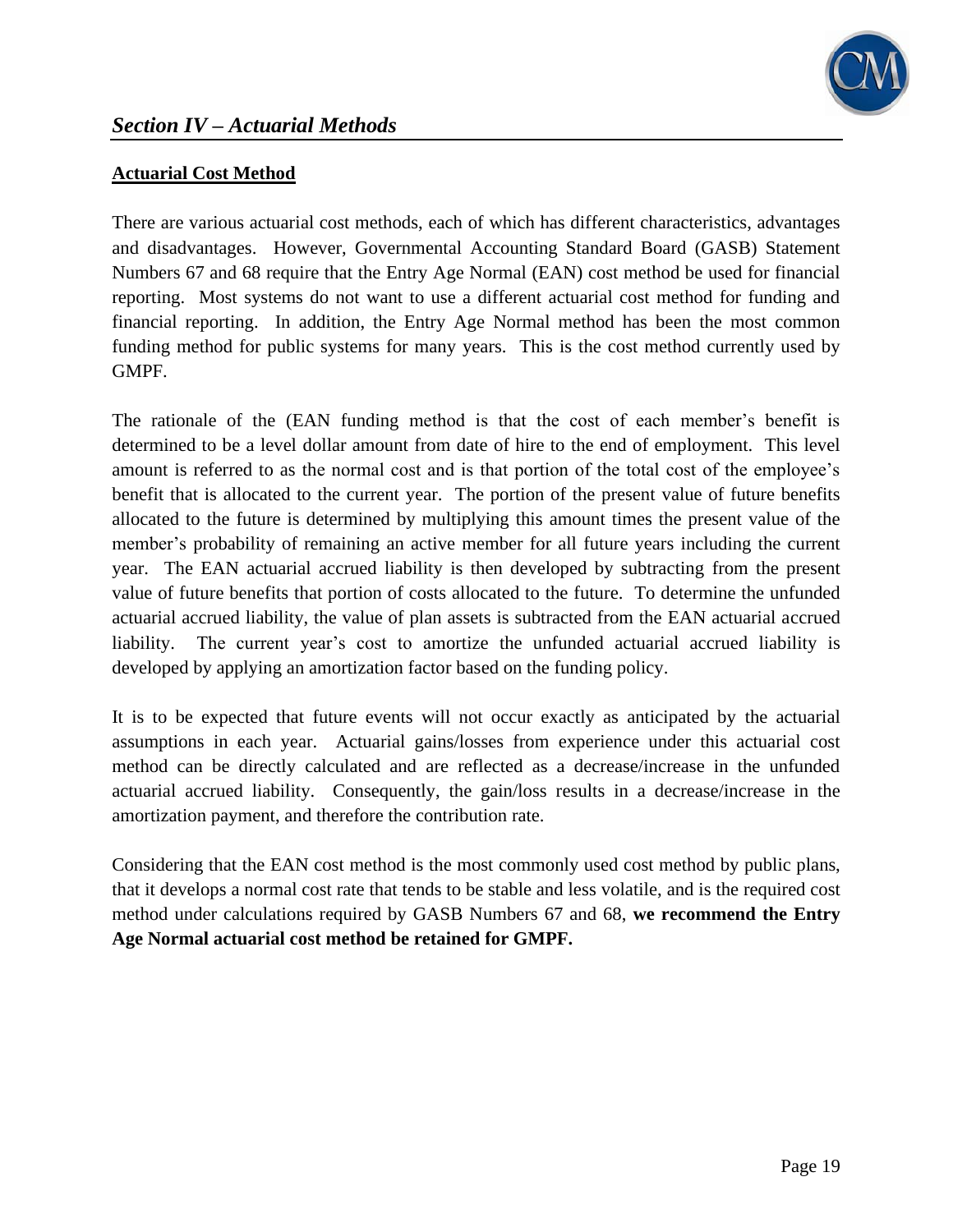

## **Actuarial Value of Assets**

In preparing an actuarial valuation, the actuary must assign a value to the assets of the fund. An adjusted market value is often used to smooth out the volatility that is reflected in the market value of assets. This is because most employers would rather have annual costs remain relatively smooth, as a percentage of payroll or in actual dollars, as opposed to a cost pattern that may be extremely volatile.

The actuary does not have complete freedom in assigning this value. The Actuarial Standards Board also has basic principles regarding the calculation of a smoothed asset value, Actuarial Standard of Practice No. 44 (ASOP 44), *Selection and Use of Asset Valuation Methods for Pension Valuations.*

ASOP 44 provides that the asset valuation method should bear a reasonable relationship to the market value. Furthermore, the asset valuation method should be likely to satisfy both of the following:

- Produce values within a reasonable range around market value, AND
- Recognize differences from market value in a reasonable amount of time.

In lieu of both of the above, the standard will be met if either of the following requirements is satisfied:

- There is a sufficiently narrow range around the market value, OR
- The method recognizes differences from market value in a sufficiently short period.

These rules or principles prevent the asset valuation methodology from being used to manipulate annual funding patterns. No matter what asset valuation method is used, it is important to note that, like a cost method or actuarial assumptions, the asset valuation method does not affect the true cost of the plan; it only impacts the incidence of cost. The 5-year phase-in methodology that GMPF currently uses meets these rules and is, in fact, the most commonly used methodology for plans similar to GMPF.

Currently, the actuarial value of assets recognizes a portion of the difference between the market value of assets and the expected market value of assets, based on the assumed valuation rate of return. The amount recognized each year is 20% of the difference between market value and expected market value. **We recommend no change in this methodology.**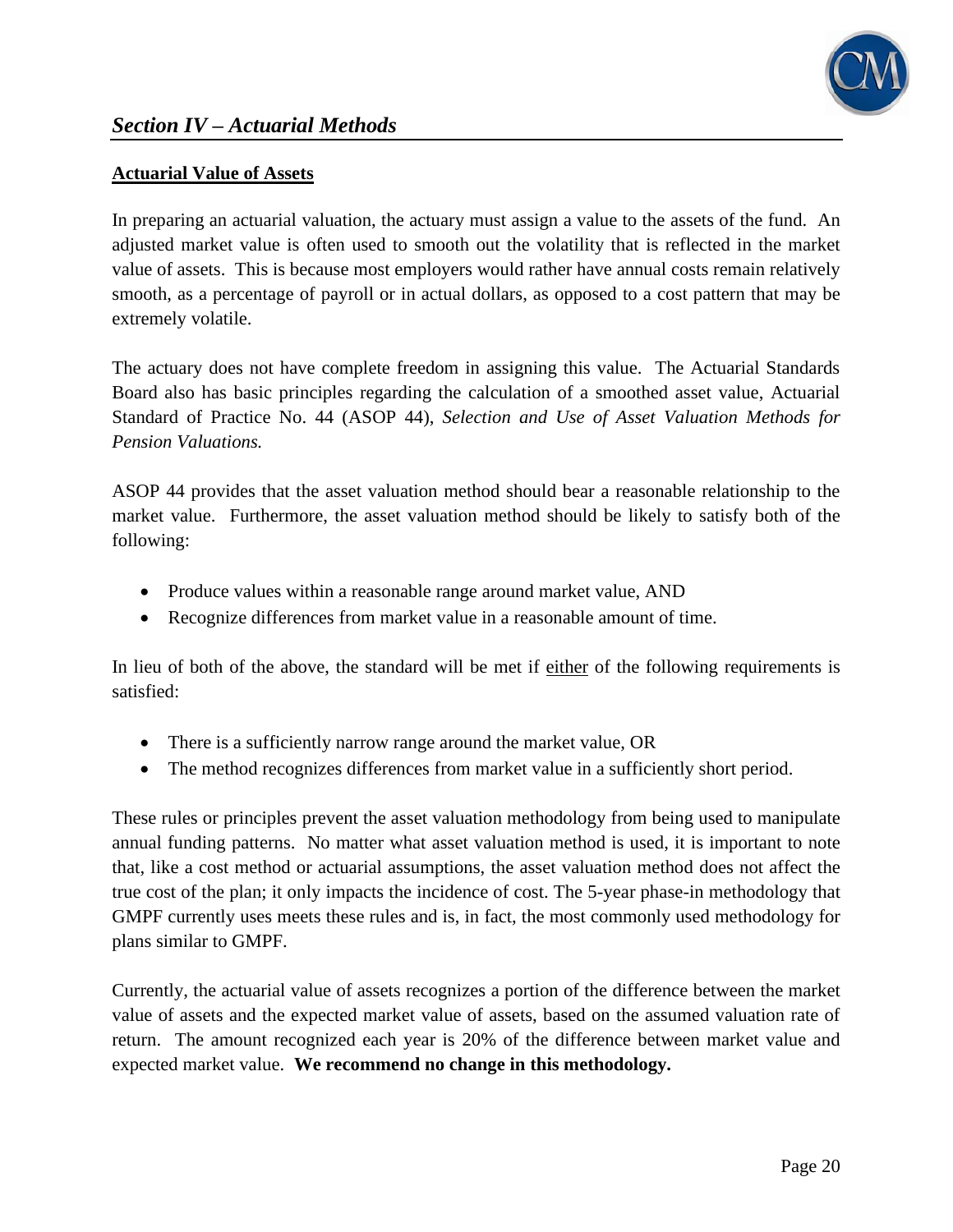

#### **Amortization of the Unfunded Actuarial Accrued Liability**

The actuarial accrued liability is the portion of the actuarial present value of future benefits that are not included in future normal costs. Thus, it represents the liability that, in theory, should have been funded through normal costs for past service. Unfunded actuarial accrued liability (UAAL) exists when the actuarial accrued liability exceeds the actuarial value of plan assets. These deficiencies can result from:

- (i) plan improvements that have not been completely paid for,
- (ii) experience that is less favorable than expected,
- (iii) assumption changes that increase liabilities, or
- (iv) contributions that are less than the actuarial contribution rate.

There are a variety of different methods that can be used to amortize the UAAL. Each method results in a different payment stream and, therefore, has cost implications. For each methodology, there are three characteristics:

- The period over which the UAAL is amortized,
- The rate at which the amortization payment increases, and
- The number of components of UAAL (separate amortization bases).

**Amortization Period:** The amortization period can be either closed or open. If it is a closed amortization period, the number of years remaining in the amortization period declines by one in each future valuation. Alternatively, if the amortization period is an open or rolling period, the amortization period does not decline but is reset to the same number each year. This approach essentially "refinances" the System's debt (UAAL) every year.

**Amortization Payment:** The level dollar amortization method is similar to the method in which a homeowner pays off a mortgage. The liability, once calculated, is financed by a constant fixed dollar amount, based on the amortization period until the liability is extinguished. This results in the liability steadily decreasing while the payments, though remaining level in dollar terms, in all probability decrease as a percentage of payroll. (Even if a plan sponsor's population is not growing, inflationary salary increases will usually be sufficient to increase the aggregate covered payroll).

**Amortization Bases:** The UAAL can be amortized either as one single amount or as components or "layers", each with a separate amortization base, payment and period. If the UAAL is amortized as one amount, the UAAL is recalculated each year in the valuation and experience gains/losses or other changes in the UAAL are folded into the single UAAL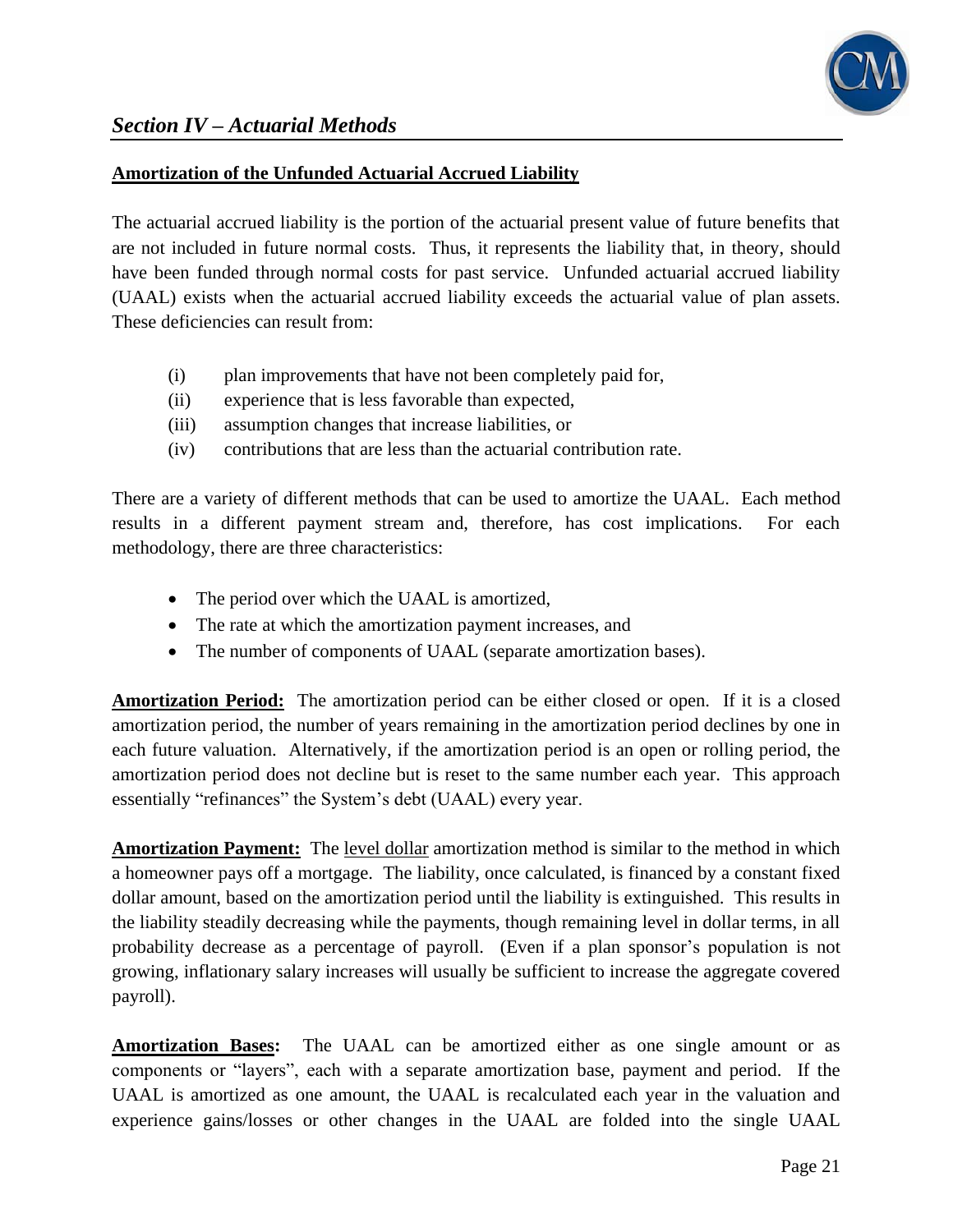

amortization base. The amortization payment is then the total UAAL divided by an amortization factor for the applicable amortization period.

If separate amortization bases are maintained, the UAAL is composed of multiple amortization bases, each with its own payment schedule and remaining amortization period. In each valuation, the unexpected change in the UAAL is established as a new amortization base over the appropriate amortization period beginning on that valuation date. The UAAL is then the sum of all the outstanding amortization bases on the valuation date and the UAAL payment is the sum of all the amortization payments on the existing amortization bases. This approach provides transparency in that the current UAAL is paid off over a fixed period and the remaining components of the UAAL are clearly identified. Adjustments to the UAAL in future years are also separately identified in each future year. One downside of this approach is that it can create some discontinuities in contribution rates when UAAL layers/components are fully paid off. If this occurs, it likely would be far in the future, with adequate time to address any adjustments needed.

## *Recommendation*

In the current GMPF Board funding policy, an actuarially determined employer contribution (ADEC) is calculated during each annual valuation. The methodology in calculating the ADEC is as follows:

- Amortization Period Closed period with maximum period of 20 years for new bases
- Amortization Payment Level dollar
- Amortization Bases Separate bases for all experience gains and losses, assumption changes or benefit changes

## **We recommend no changes in these methods.**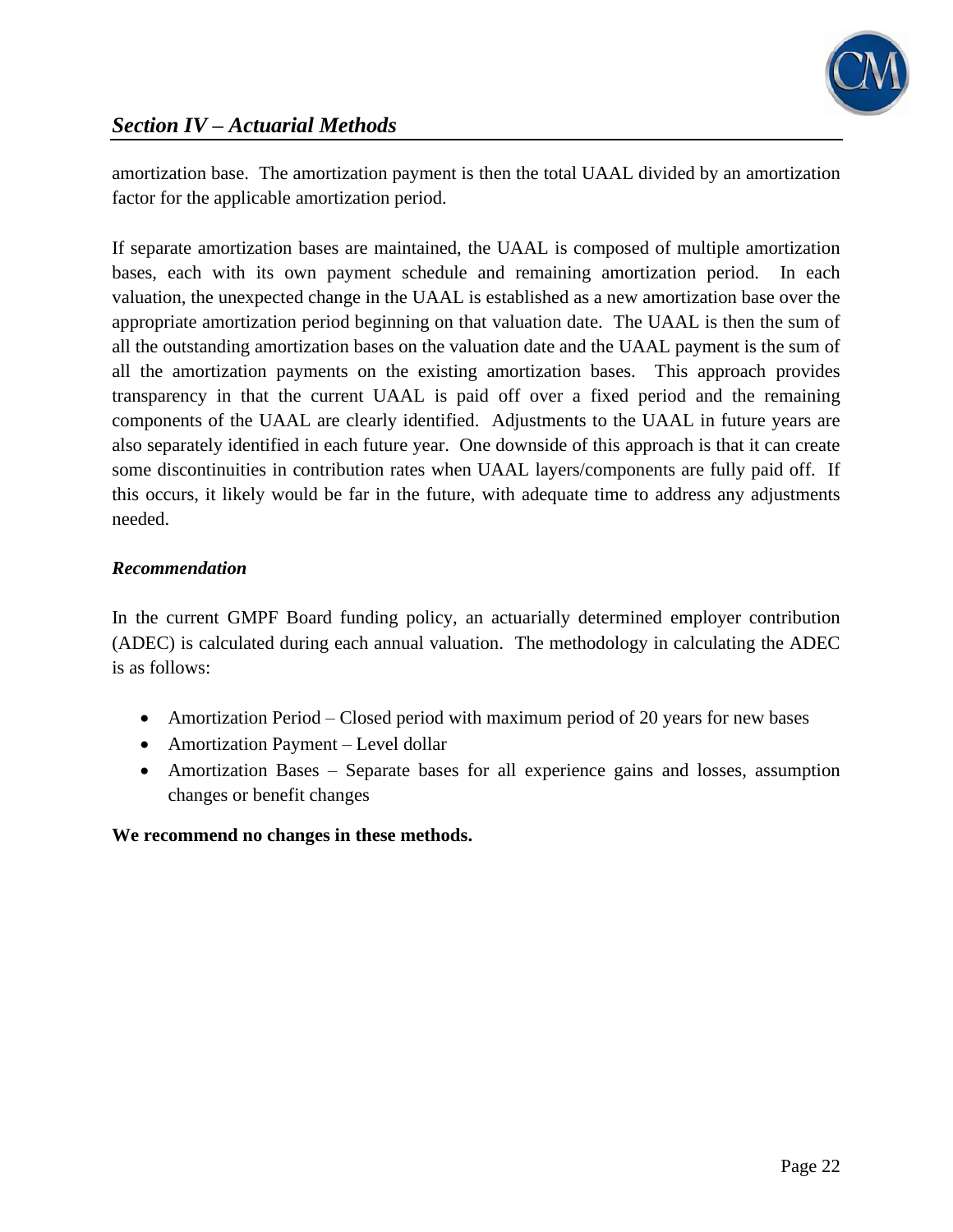

There are several demographic assumptions used in the actuarial valuations performed for the Georgia Military Pension Fund. They are:

- Rates of Withdrawal
- Rates of Service Retirement
- Rates of Mortality

The Actuarial Standards Board has issued Actuarial Standard of Practice (ASOP) No. 35, *"Selection of Demographic and Other Noneconomic Assumptions for Measuring Pension Obligations"*, which provides guidance to actuaries in selecting demographic assumptions for measuring obligations under defined benefit plans. In our opinion, the demographic assumptions recommended in this report have been developed in accordance with ASOP No. 35.

The purpose of a study of demographic experience is to compare what actually happened to the membership during the study period (July 1, 2014, through June 30, 2019) with what was expected to happen based on the assumptions used in the most recent Actuarial Valuations.

Detailed tabulations by age, service and/or gender are performed over the entire study period. These tabulations look at all active and retired members during the period as well as separately annotating those who experience a demographic event, also referred to as a decrement. In addition, the tabulation of all members together with the current assumptions permits the calculation of the number of expected decrements during the study period.

If the actual experience differs significantly from the overall expected results, or if the pattern of actual decrements, or rates of decrement, by age, gender, or service does not follow the expected pattern, new assumptions are recommended. Recommended changes usually do not follow the exact actual experience during the observation period. Judgment is required to extrapolate future experience from past trends and current member behavior.

The remainder of this section presents the results of the demographic study. We have prepared tables that show a comparison of the actual and expected decrements and the overall ratio of actual to expected results (A/E Ratios) under the current assumptions. If a change is being proposed, the revised A/E Ratios are shown as well.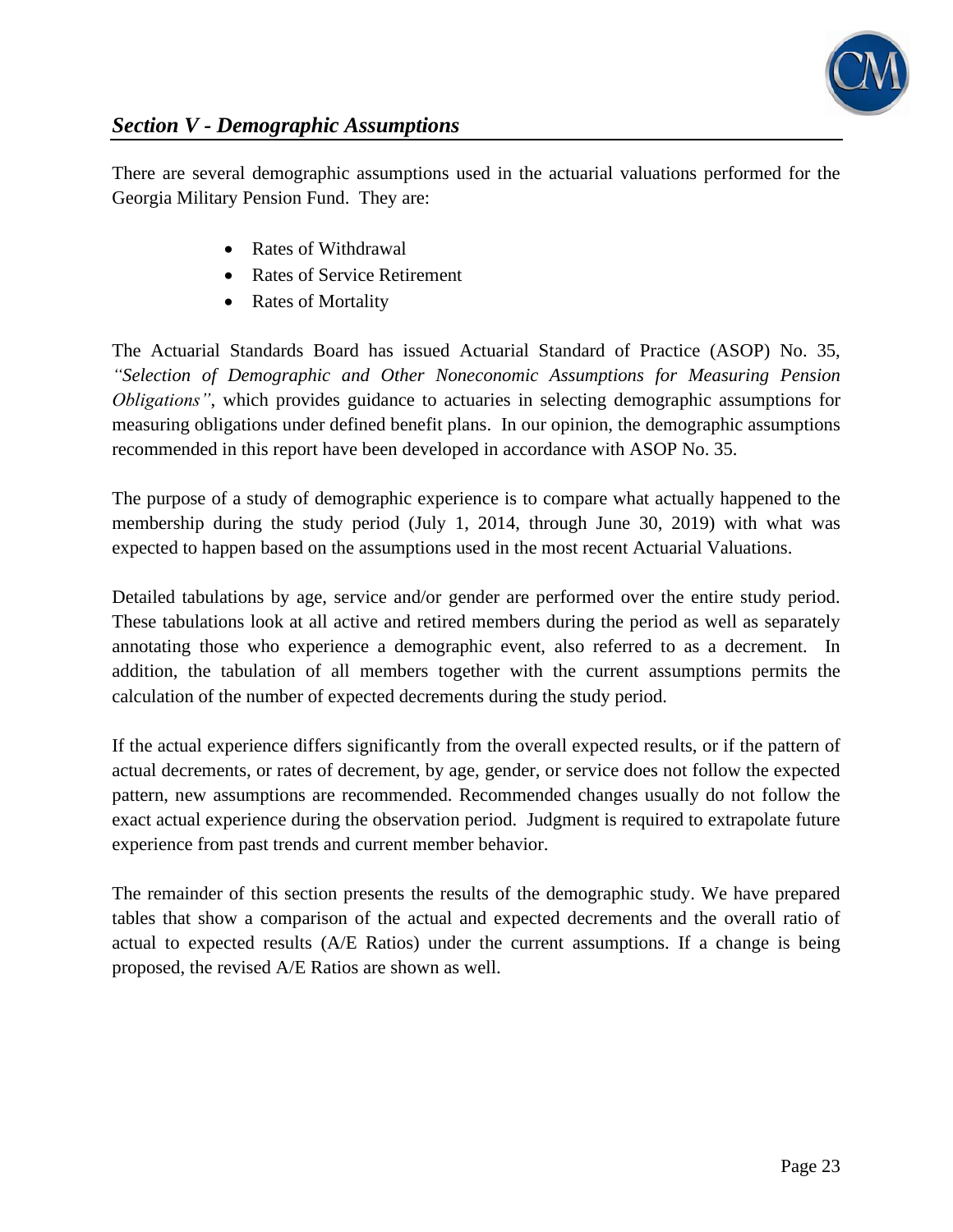

### **RATES OF WITHDRAWAL**

|                                   | <b>NUMBER OF WITHDRAWALS</b><br><b>CURRENT RATES</b> |         |                                                        |  |
|-----------------------------------|------------------------------------------------------|---------|--------------------------------------------------------|--|
| <b>YEARS OF</b><br><b>SERVICE</b> | <b>Actual</b><br><b>Expected</b>                     |         | <b>Ratio of</b><br><b>Actual to</b><br><b>Expected</b> |  |
|                                   |                                                      |         |                                                        |  |
| 2 & Under                         | 1,543                                                | 1,895.4 | 0.814                                                  |  |
| $3 - 7$                           | 3,517                                                | 3,771.2 | 0.933                                                  |  |
| $8-9$                             | 676                                                  | 746.1   | 0.906                                                  |  |
| $10-14$                           | 933                                                  | 1,203.3 | 0.775                                                  |  |
| $15-19$                           | 577                                                  | 588.9   | 0.980                                                  |  |
| 20 & Over                         | 1,646                                                | 1,535.0 | 1.072                                                  |  |
| <b>TOTAL</b>                      | 8,892                                                | 9,739.9 | 0.913                                                  |  |

#### **COMPARISON OF ACTUAL AND EXPECTED WITHDRAWALS FROM ACTIVE SERVICE**

The rates of withdrawal adopted by the Board are used to determine the expected number of separations from active service which will occur as a result of resignation or dismissal. The experience indicates that during the period studied, there were fewer withdrawals than expected in most age groups except for those with 20 or more years of service. We recommend a small adjustment in the rates to partially reflect the experience. The following graph shows a comparison of the current expected, actual, and proposed rates of withdrawal for actives.

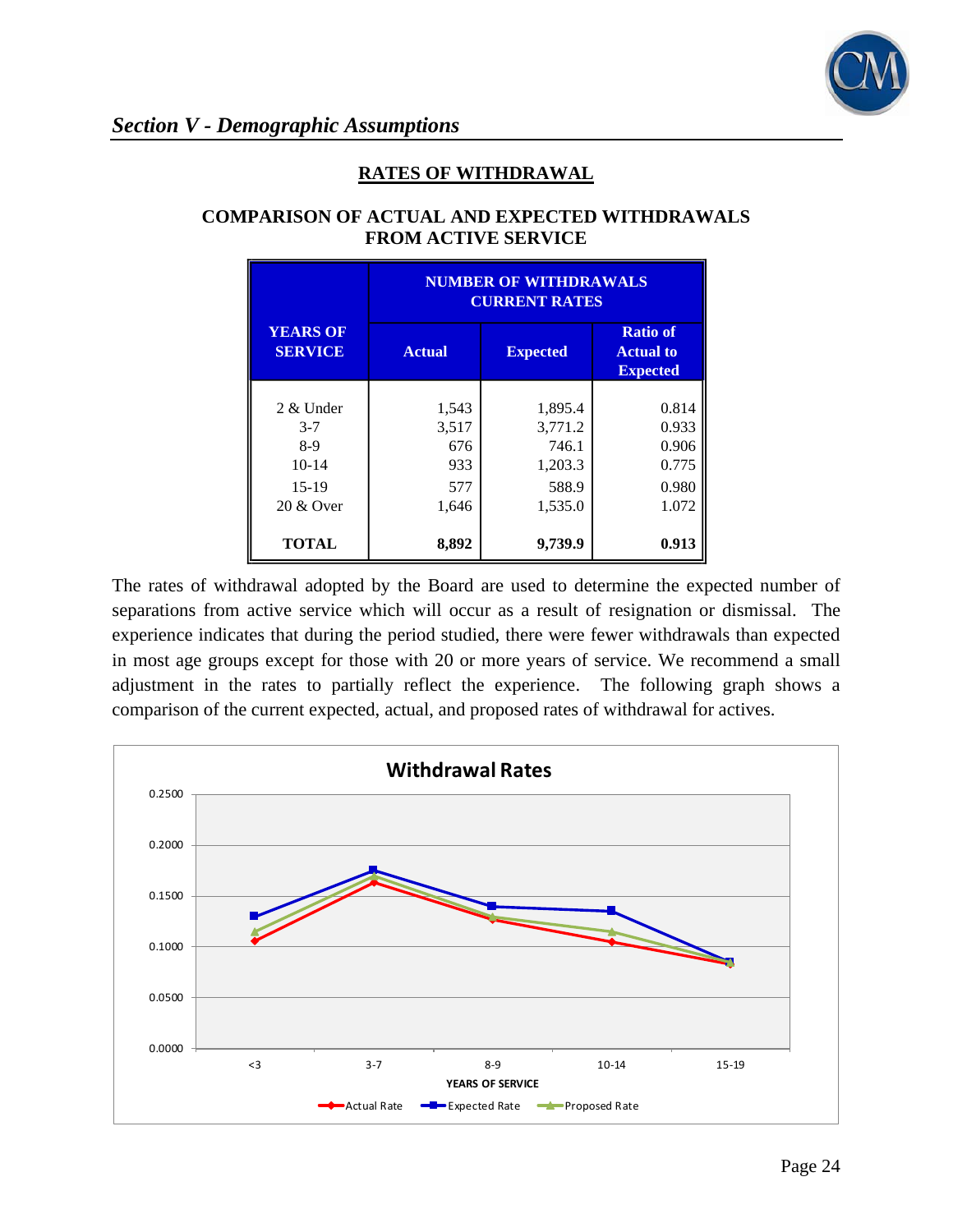

The charts below provide our recommended changes to this assumption and the resulting A/E (actual to expected) ratio.

| <b>YEARS OF</b> | <b>RATES OF WITHDRAWAL</b> |                 |  |
|-----------------|----------------------------|-----------------|--|
| <b>SERVICE</b>  | <b>Present</b>             | <b>Proposed</b> |  |
|                 |                            |                 |  |
| 2 & Under       | 13.00%                     | 11.50%          |  |
| $3 - 7$         | 17.50%                     | 17.00%          |  |
| 8-9             | 14.00%                     | 13.00%          |  |
| $10-14$         | 13.50%                     | 11.50%          |  |
| $15-19$         | 8.50%                      | 8.50%           |  |
| 20 & Over       | 14.50%                     | 15.50%          |  |
|                 |                            |                 |  |

## **COMPARATIVE RATES OF WITHDRAWAL**

### **COMPARISON OF ACTUAL AND EXPECTED WITHDRAWALS BASED ON PROPOSED RATES**

|                                                                    | <b>NUMBER OF WITHDRAWALS</b><br><b>PROPOSED RATES</b> |                                                            |                                                        |  |  |
|--------------------------------------------------------------------|-------------------------------------------------------|------------------------------------------------------------|--------------------------------------------------------|--|--|
| <b>YEARS OF</b><br><b>SERVICE</b>                                  | <b>Actual</b>                                         | <b>Expected</b>                                            | <b>Ratio of</b><br><b>Actual to</b><br><b>Expected</b> |  |  |
| 2 & Under<br>$3 - 7$<br>$8-9$<br>$10 - 14$<br>$15-19$<br>20 & Over | 1,543<br>3,517<br>676<br>933<br>577<br>1,646          | 1,676.7<br>3,663.5<br>692.8<br>1,025.1<br>588.9<br>1,641.0 | 0.920<br>0.960<br>0.976<br>0.910<br>0.980<br>1.003     |  |  |
| <b>TOTAL</b>                                                       | 8,892                                                 | 9,288.0                                                    | 0.957                                                  |  |  |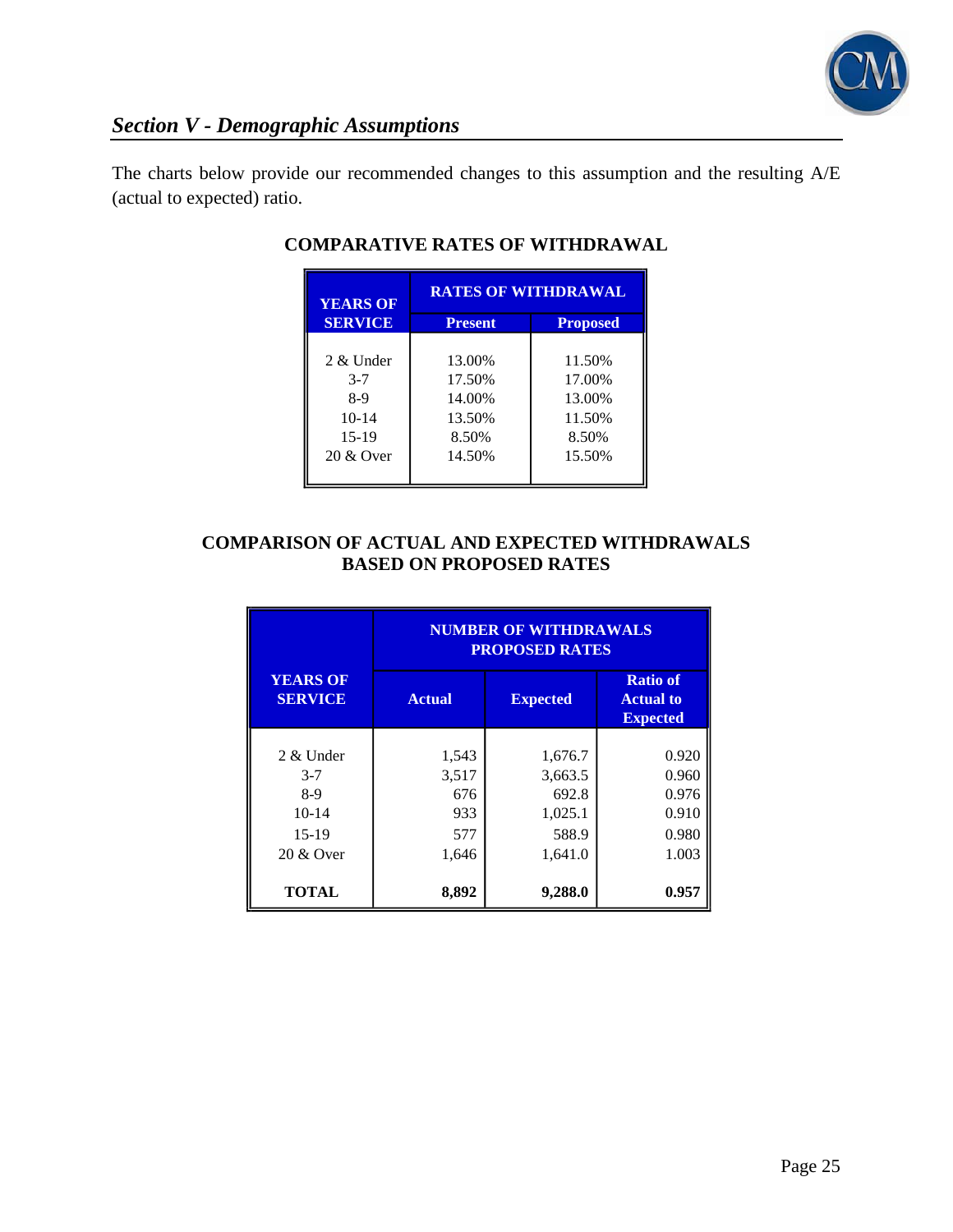

## **RATES OF DISABILITY RETIREMENT**

Since there are no specific disability benefits payable from the Fund and the experience indicates no members are classified as disabled, we recommend no disability retirement rates be utilized at this time.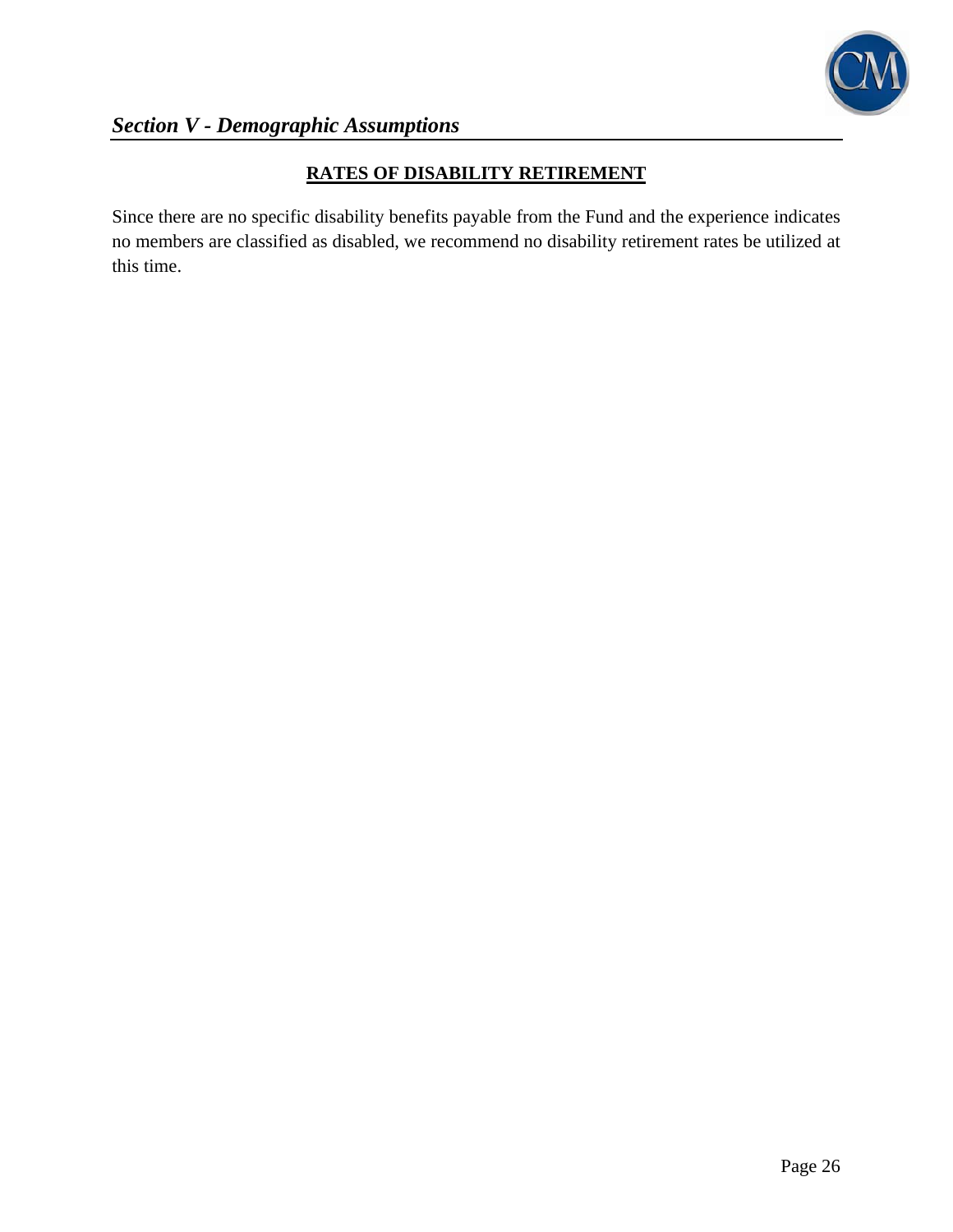

#### **RATES OF RETIREMENT**

|              | <b>NUMBER OF SERVICE RETIREMENTS</b><br><b>CURRENT RATES</b> |                 |                                                        |  |
|--------------|--------------------------------------------------------------|-----------------|--------------------------------------------------------|--|
| <b>AGE</b>   | <b>Actual</b>                                                | <b>Expected</b> | <b>Ratio of</b><br><b>Actual to</b><br><b>Expected</b> |  |
|              |                                                              |                 |                                                        |  |
| 60           | 19                                                           | 18.8            | 1.013                                                  |  |
| 61           | 1                                                            | 0.6             | 1.667                                                  |  |
| 62           | 0                                                            | 0.0             | 0.000                                                  |  |
| 63           | 0                                                            | 0.0             | 0.000                                                  |  |
| 64           | 0                                                            | 0.0             | 0.000                                                  |  |
| 65 & Over    | 0                                                            | 0.0             | 0.000                                                  |  |
| <b>TOTAL</b> | 20                                                           | 19.4            | 1.034                                                  |  |

### **COMPARISON OF ACTUAL AND EXPECTED RETIREMENTS**

The analysis of the experience reflects that the current assumed rates of retirement were very close to actual retirements over the five-year period. We note that all exposures to retirement retired at either age 60 or age 61 during this 5-year period. Therefore, we recommend small adjustments to the rates to reflect the experience as well as maintain a reasonable degree of margin. The following graph shows a comparison of the present and actual rates of service retirements.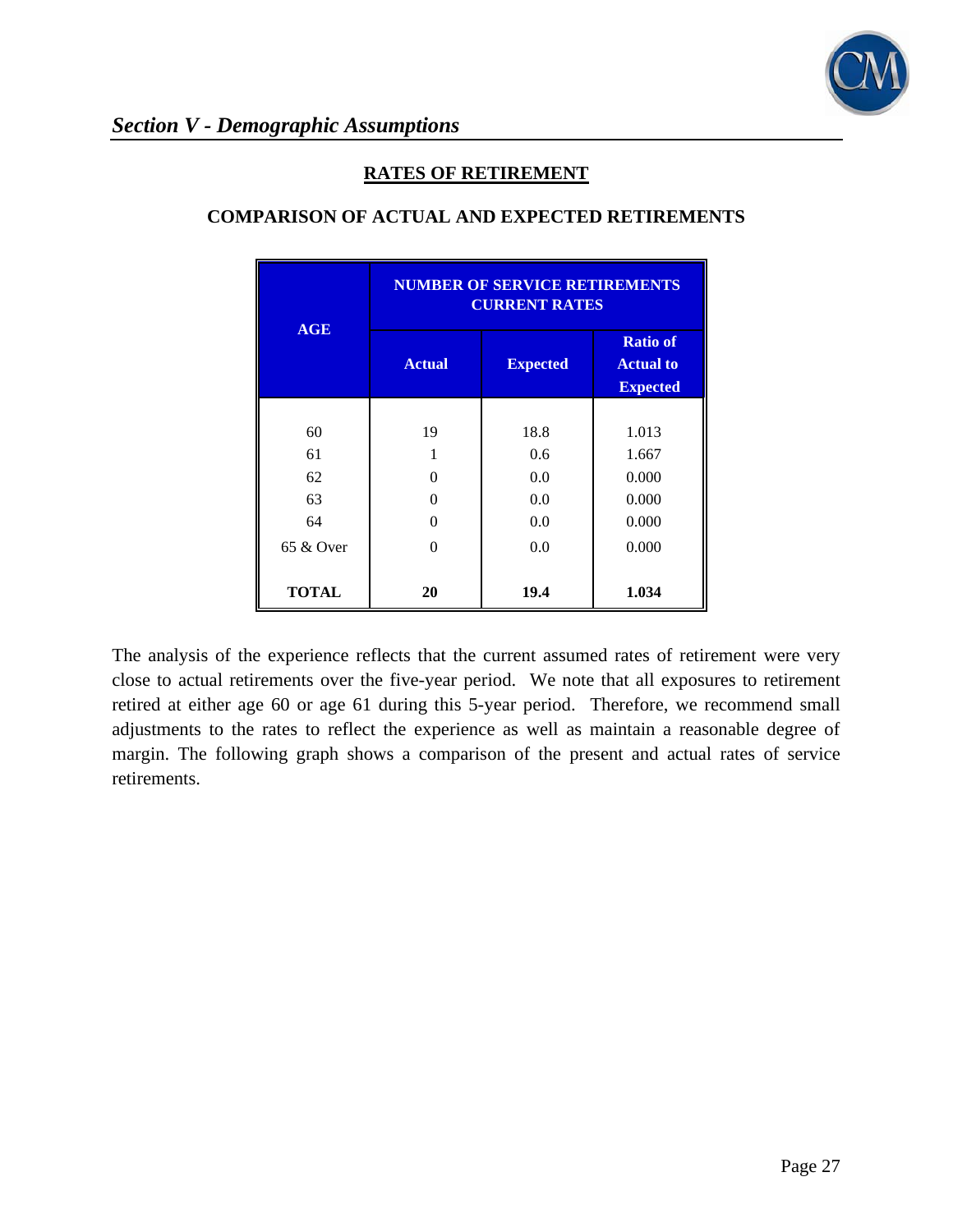

*Section V - Demographic Assumptions*



The charts below provide our recommended changes to this assumption and the resulting A/E (actual to expected) ratio.

| <b>AGE</b>   | <b>RATES OF SERVICE RETIREMENT</b> |                 |  |  |
|--------------|------------------------------------|-----------------|--|--|
|              | <b>Present</b>                     | <b>Proposed</b> |  |  |
|              |                                    |                 |  |  |
| 60           | 75.0%                              | 75.0%           |  |  |
| 61           | 60.0%                              | 75.0%           |  |  |
| 62           | 70.0%                              | 60.0%           |  |  |
| 63           | 60.0%                              | 50.0%           |  |  |
| 64           | 60.0%                              | 50.0%           |  |  |
| $65 \&$ Over | 100.0%                             | 100.0%          |  |  |
|              |                                    |                 |  |  |

## **COMPARITIVE RATES OF RETIREMENT**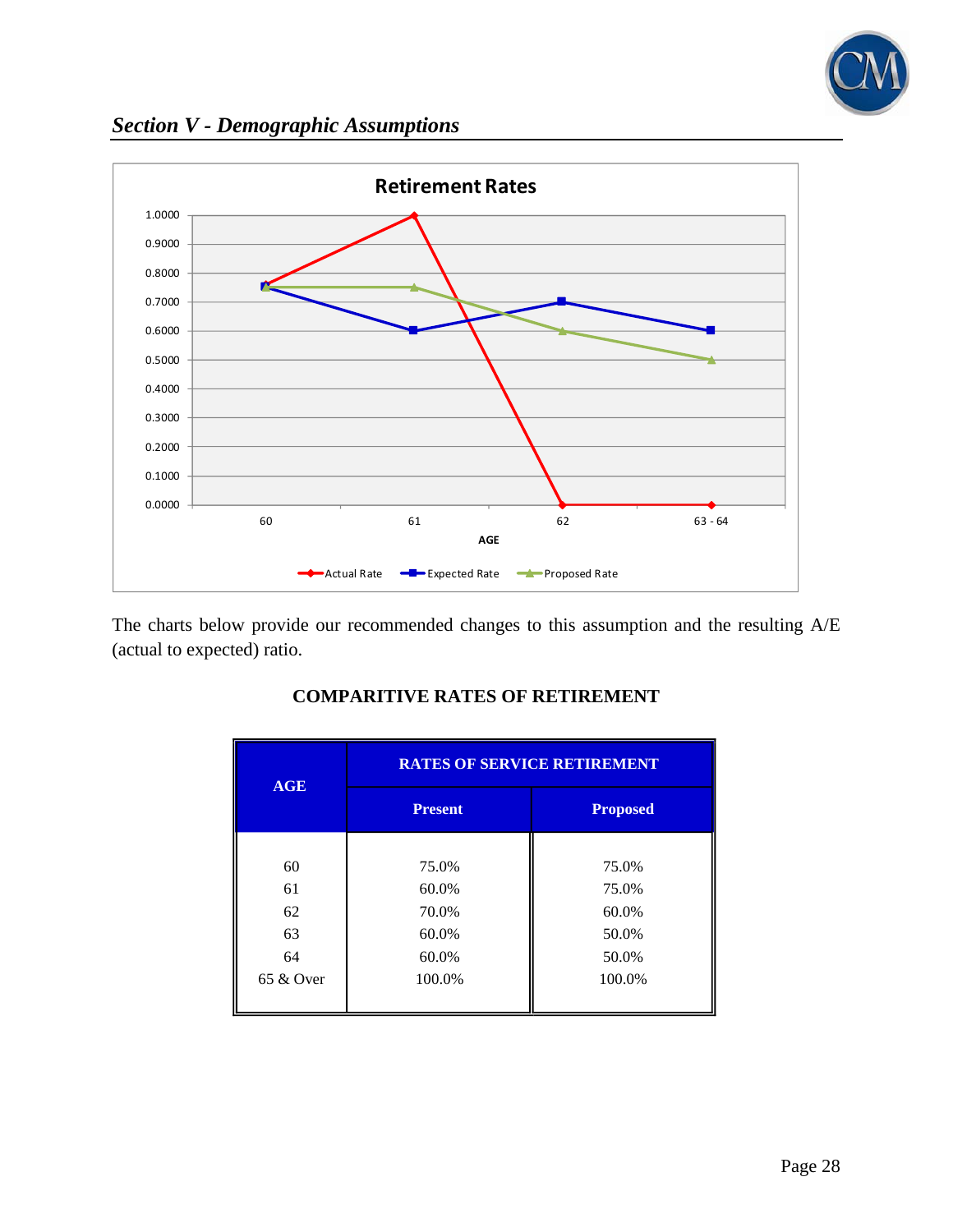

|              | <b>NUMBER OF SERVICE RETIREMENTS</b><br><b>PROPOSED RATES</b> |      |                                                        |  |
|--------------|---------------------------------------------------------------|------|--------------------------------------------------------|--|
| <b>AGE</b>   | <b>Actual</b><br><b>Expected</b>                              |      | <b>Ratio of</b><br><b>Actual to</b><br><b>Expected</b> |  |
|              |                                                               |      |                                                        |  |
| 60           | 19                                                            | 18.8 | 1.013                                                  |  |
| 61           |                                                               | 0.8  | 1.333                                                  |  |
| 62           | 0                                                             | 0.0  | 0.000                                                  |  |
| 63           | 0                                                             | 0.0  | 0.000                                                  |  |
| 64           | ∩                                                             | 0.0  | 0.000                                                  |  |
| $65 \&$ Over | ∩                                                             | 0.0  | 0.000                                                  |  |
| <b>TOTAL</b> | 20                                                            | 19.5 | 1.026                                                  |  |

## **COMPARISON OF ACTUAL AND EXPECTED RETIREMENTS BASED ON PROPOSED RATES**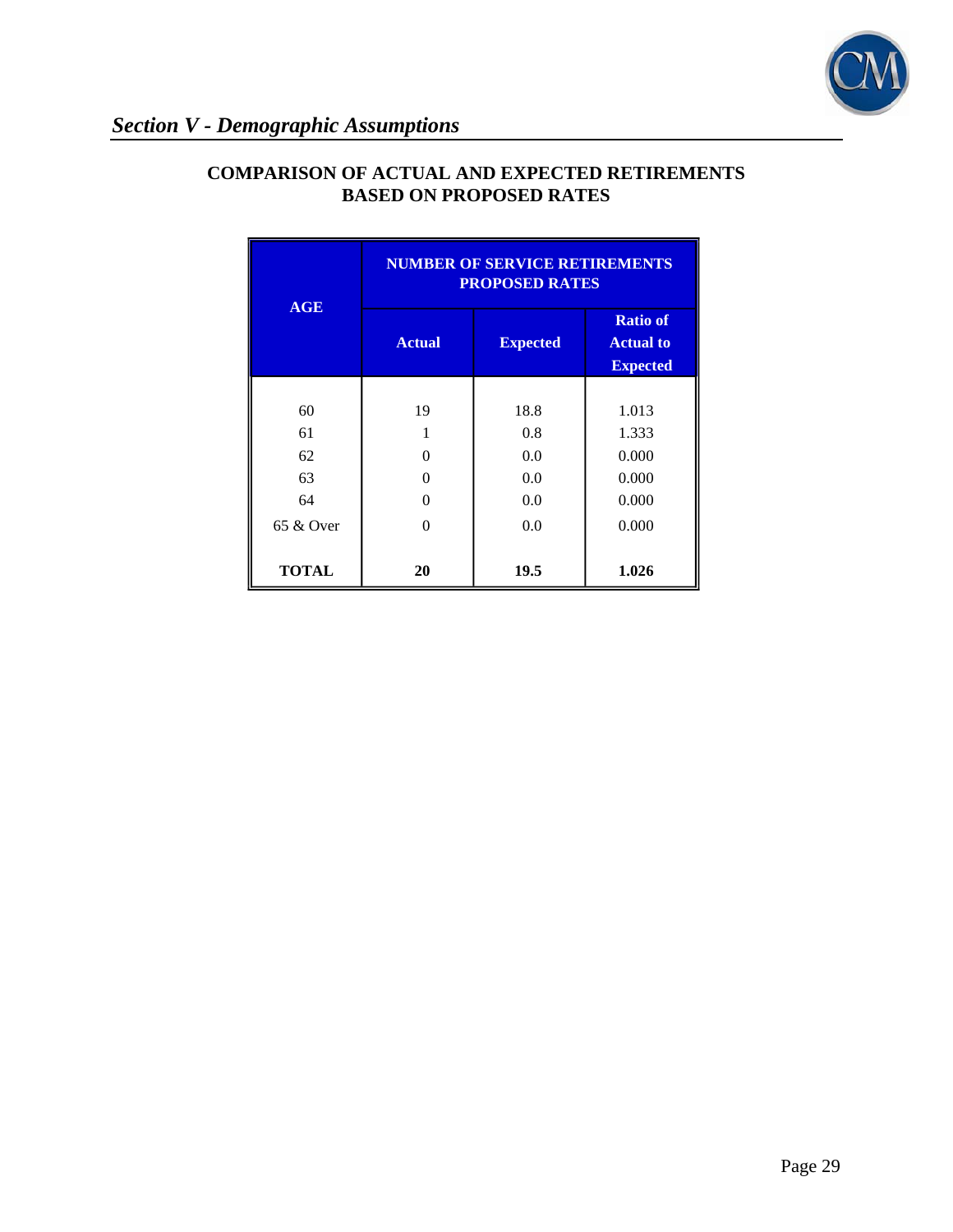

## **RATES OF MORTALITY**

#### **Post-Retirement Mortality Rates**

Since the Fund has minimal post-retirement mortality experience, we recommend that the rates of post-retirement mortality be revised to the same mortality tables used for the Employees' Retirement System of Georgia. We believe the new Pub-2010 tables would be a good choice and we recommend changing the mortality basis for GMPF so that all ERS plans can share a common family of tables. We also recommend the most recent mortality improvement scale, MP-2019, be used to anticipate future mortality improvements in the valuation process through at least the next experience study.

**Therefore, our recommended mortality assumption for service retirees is based on the Pub-2010 healthy annuitant tables, with adjustments as outlined below to better fit actual experience, projected generationally with the MP-2019 scale.**

|                         | <b>Membership</b> | Set Forward $(+)/$        |                            |
|-------------------------|-------------------|---------------------------|----------------------------|
| <b>Group</b>            | Table             | Setback (-)               | <b>Adjustment to Rates</b> |
| <b>Service Retirees</b> | General)          | Male: $+1$ , Female: $+1$ | Male: 105%, Female: 108%   |

Since there are no beneficiaries or disability retirements in the Fund, we recommend no mortality rates be utilized at this time for these groups.

#### **Pre-Retirement Mortality**

Since the Fund has minimal pre-retirement mortality experience, we recommend that the rates of mortality in active service for both males and females be changed to the same mortality table that is used for the Employees' Retirement Fund of Georgia. The recommended table is the Pub-2010 General Employee Table, with no adjustments, projected generationally with the MP-2019 scale.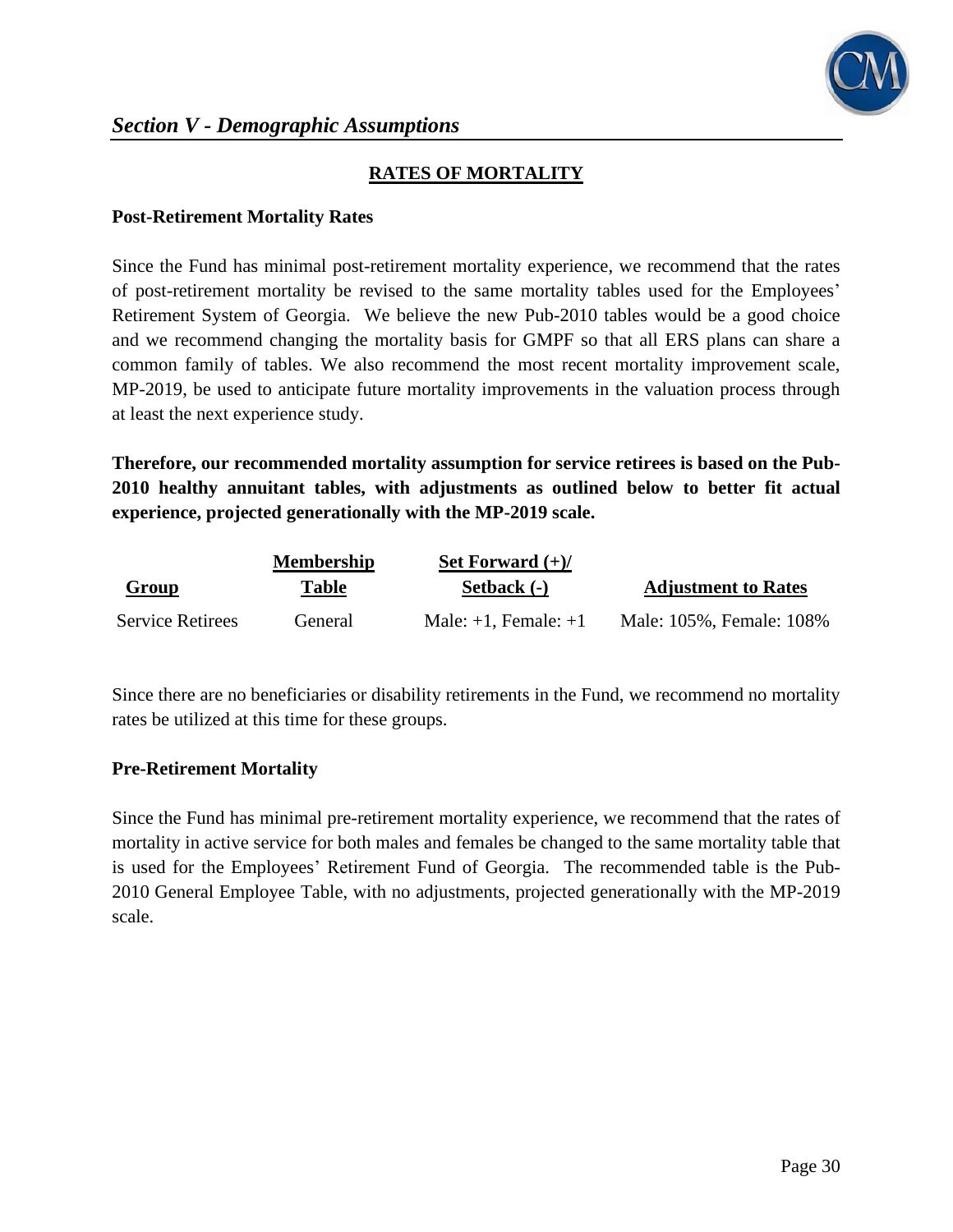

**ADMINISTRATIVE EXPENSES:** Currently, budgeted administrative expenses for the fiscal year are added to the normal cost. **We recommend that an annual amount of \$250,000 be added to normal cost.**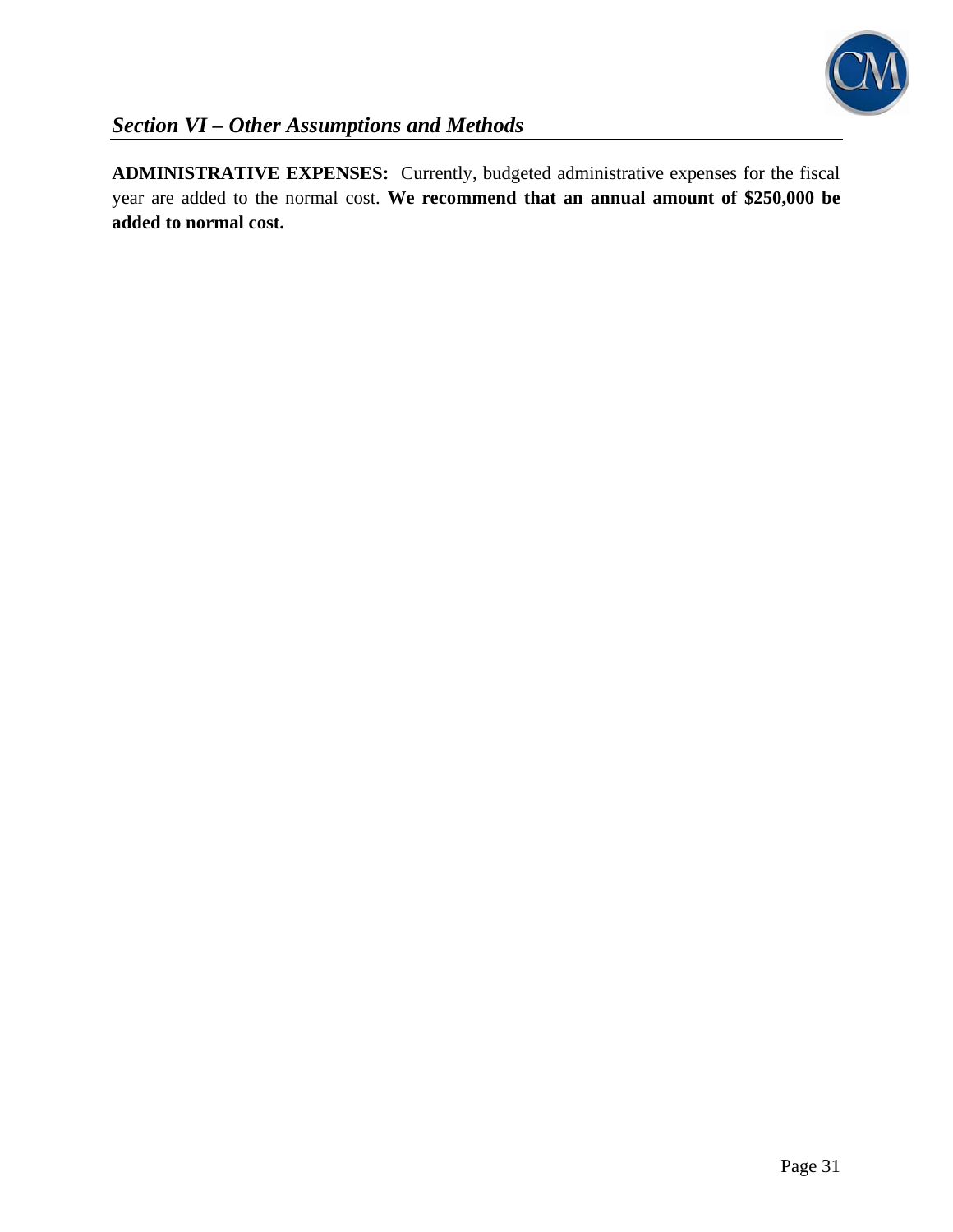

# *Appendix A - Historical June CPI (U) Index*

| Year | CPI(U) | Year | CPI(U)  |
|------|--------|------|---------|
| 1961 | 29.8   | 1991 | 136.0   |
| 1962 | 30.2   | 1992 | 140.2   |
| 1963 | 30.6   | 1993 | 144.4   |
| 1964 | 31.0   | 1994 | 148.0   |
| 1965 | 31.6   | 1995 | 152.5   |
| 1966 | 32.4   | 1996 | 156.7   |
| 1967 | 33.3   | 1997 | 160.3   |
| 1968 | 35.7   | 1998 | 163.0   |
| 1969 | 34.7   | 1999 | 166.2   |
| 1970 | 38.8   | 2000 | 172.4   |
| 1971 | 40.6   | 2001 | 178.0   |
| 1972 | 41.7   | 2002 | 179.9   |
| 1973 | 44.2   | 2003 | 183.7   |
| 1974 | 49.0   | 2004 | 189.7   |
| 1975 | 53.6   | 2005 | 194.5   |
| 1976 | 56.8   | 2006 | 202.9   |
| 1977 | 60.7   | 2007 | 208.352 |
| 1978 | 65.2   | 2008 | 218.815 |
| 1979 | 72.3   | 2009 | 215.693 |
| 1980 | 82.7   | 2010 | 217.965 |
| 1981 | 90.6   | 2011 | 225.722 |
| 1982 | 97.0   | 2012 | 229.478 |
| 1983 | 99.5   | 2013 | 233.504 |
| 1984 | 103.7  | 2014 | 238.343 |
| 1985 | 107.6  | 2015 | 238.638 |
| 1986 | 109.5  | 2016 | 241.018 |
| 1987 | 113.5  | 2017 | 244.955 |
| 1988 | 118.0  | 2018 | 251.989 |
| 1989 | 124.1  | 2019 | 256.143 |
| 1990 | 129.9  | 2020 | 257.797 |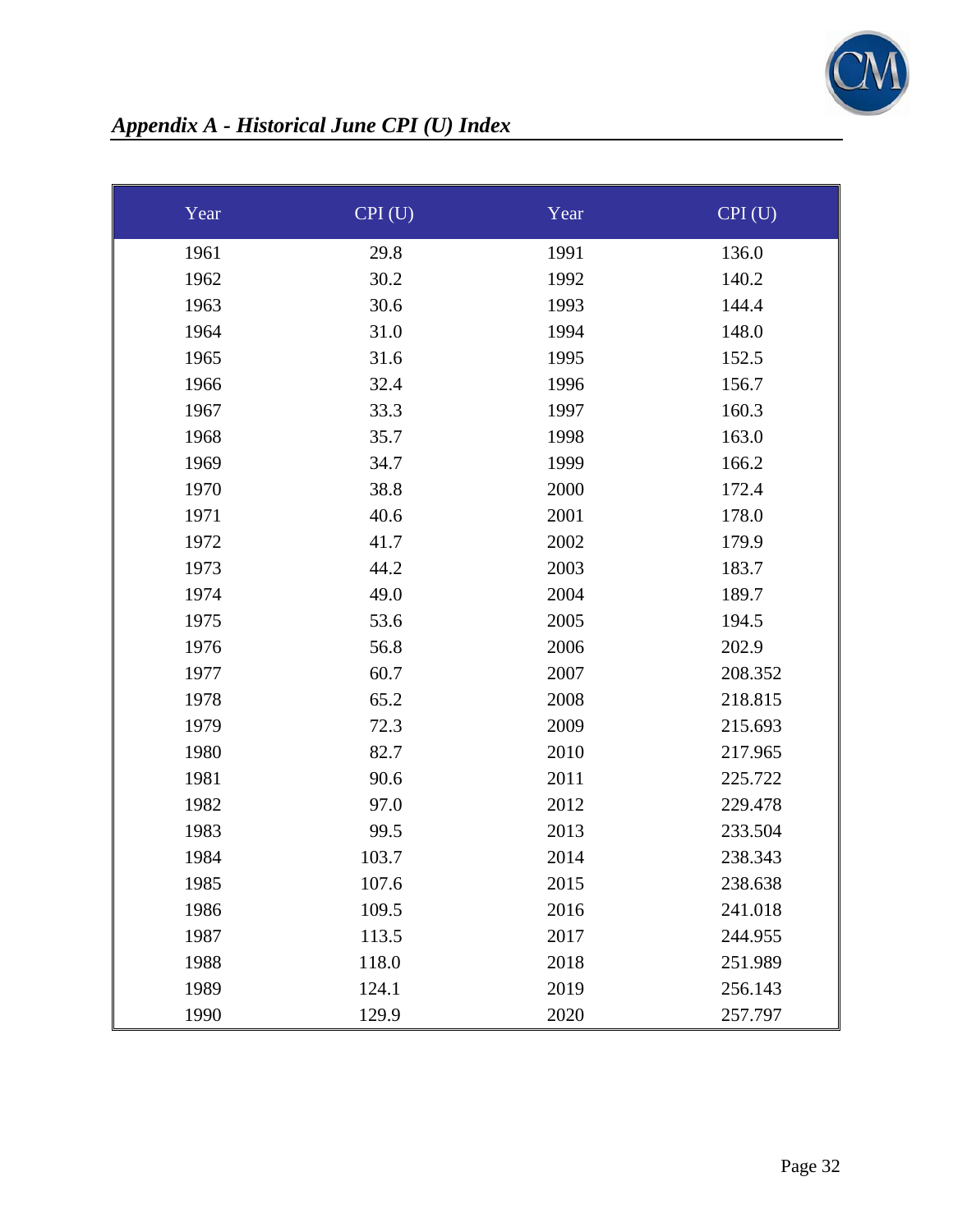

# *Appendix B - Capital Market Assumptions & Asset Allocations*

## **As Provided by the System**

## **Arithmetic Rates of Return and Standard Deviations by Asset Class**

| <b>Asset Class</b>         | <b>Expected Rate of Return*</b> | <b>Standard Deviation</b> |
|----------------------------|---------------------------------|---------------------------|
| <b>Fixed Income</b>        | 1.4%                            | 2.3%                      |
| <b>US Large Stocks</b>     | 12.1%                           | 19.8%                     |
| <b>US Small Stocks</b>     | 16.3%                           | 31.5%                     |
| Int'l Developed Mkt Stocks | 12.1%                           | 21.8%                     |
| Int'l Emerging Mkt Stocks  | 13.3%                           | 31.7%                     |
| Alternatives               | 13.5%                           | 27.9%                     |

\*Includes 2.90% assumed inflation

#### **Asset Class Correlation Coefficients**

| <b>Asset Class</b>         | <b>Fixed</b><br><b>Income</b> | <b>US Large</b><br><b>Stocks</b> | <b>US Small</b><br><b>Stocks</b> | <b>Int'l Dev</b><br><b>Mkt</b><br><b>Stocks</b> | Int'l EM<br><b>Mkt</b><br><b>Stocks</b> | <b>Alts</b> |
|----------------------------|-------------------------------|----------------------------------|----------------------------------|-------------------------------------------------|-----------------------------------------|-------------|
| Fixed Income               | 1.00                          |                                  |                                  |                                                 |                                         |             |
| <b>US Large Stocks</b>     | 0.01                          | 1.00                             |                                  |                                                 |                                         |             |
| <b>US Small Stocks</b>     | (0.09)                        | 0.79                             | 1.00                             |                                                 |                                         |             |
| Int'l Developed Mkt Stocks | (0.11)                        | 0.67                             | 0.51                             | 1.00                                            |                                         |             |
| Int'l Emerging Mkt Stocks  | (0.11)                        | 0.67                             | 0.51                             | 0.72                                            | 1.00                                    |             |
| Alternatives               | 0.31                          | 0.74                             | 0.74                             | 0.64                                            | 0.62                                    | 1.00        |

### **Asset Allocation Targets**

| <b>Asset Class</b>         | <b>Asset Allocation</b> |
|----------------------------|-------------------------|
| Fixed Income               | 30.0%                   |
| <b>US Large Stocks</b>     | 46.4%                   |
| <b>US Small Stocks</b>     | 1.1%                    |
| Int'l Developed Mkt Stocks | 11.7%                   |
| Int'l Emerging Mkt Stocks  | 5.8%                    |
| <b>Alternatives</b>        | 5.0%                    |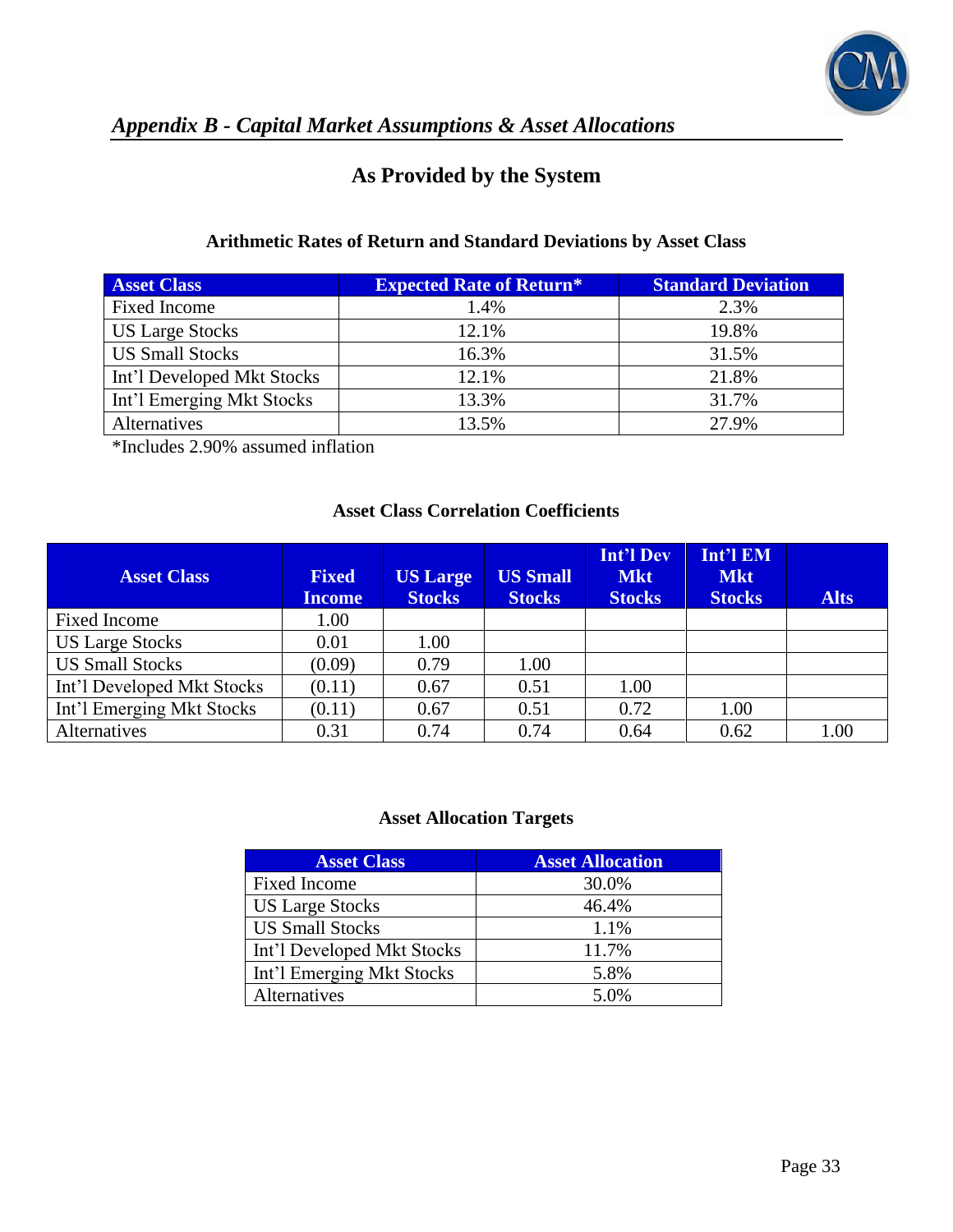

## **As Determined by the 2020 Horizon Actuarial Services, LLC. Survey of Capital Market Assumptions (20-year Horizon)**

## **Arithmetic Rates of Return and Standard Deviations by Asset Class**

| <b>Asset Class</b>            | <b>Expected Rate of Return*</b> | <b>Standard Deviation</b> |
|-------------------------------|---------------------------------|---------------------------|
| Fixed Income                  | 2.28%                           | 1.78%                     |
| <b>US Large Stocks</b>        | 8.36%                           | 16.22%                    |
| <b>US Small Stocks</b>        | 9.54%                           | 20.22%                    |
| Int'l Developed Mkt Stocks    | 9.09%                           | 18.05%                    |
| Int'l Emerging Mkt Stocks     | 11.33%                          | 24.23%                    |
| Alternatives (Private Equity) | 12.54%                          | 21.99%                    |

\*Includes 2.17% assumed inflation

## **Asset Class Correlation Coefficients**

| <b>Asset Class</b>            | <b>Fixed</b><br><b>Income</b> | <b>US Large</b><br><b>Stocks</b> | <b>US Small</b><br><b>Stocks</b> | <b>Int'l Dev</b><br><b>Mkt</b><br><b>Stocks</b> | Int'l EM<br><b>Mkt</b><br><b>Stocks</b> | <b>Alts</b> |
|-------------------------------|-------------------------------|----------------------------------|----------------------------------|-------------------------------------------------|-----------------------------------------|-------------|
| Fixed Income                  | 1.00                          |                                  |                                  |                                                 |                                         |             |
| <b>US Large Stocks</b>        | (0.08)                        | 1.00                             |                                  |                                                 |                                         |             |
| <b>US Small Stocks</b>        | (0.08)                        | 0.89                             | 1.00                             |                                                 |                                         |             |
| Int'l Developed Mkt Stocks    | (0.07)                        | 0.84                             | 0.76                             | 1.00                                            |                                         |             |
| Int'l Emerging Mkt Stocks     | (0.06)                        | 0.73                             | 0.69                             | 0.80                                            | 1.00                                    |             |
| Alternatives (Private Equity) | (0.06)                        | 0.73                             | 0.71                             | 0.67                                            | 0.59                                    | 1.00        |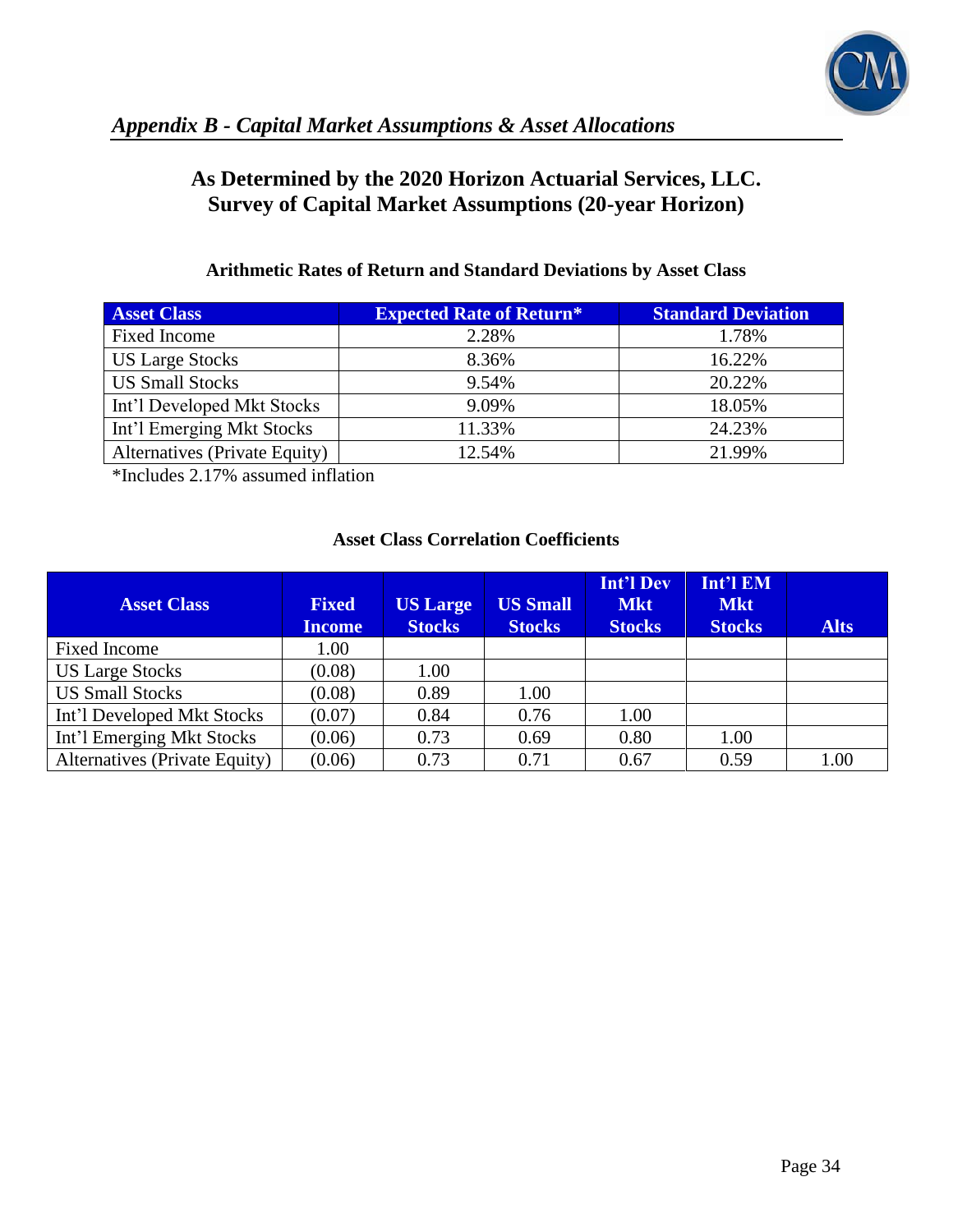

|                 | <b>Rates of Withdrawal</b><br><b>Service</b> |                    |                    |                    |                    |                    | Death*               |                      |                   |
|-----------------|----------------------------------------------|--------------------|--------------------|--------------------|--------------------|--------------------|----------------------|----------------------|-------------------|
| AGE             | $0 - 2$                                      | $3 - 7$            | $8-9$              | $10 - 14$          | $15-19$            | $20 +$             | <b>Male</b>          | <b>Female</b>        | <b>Retirement</b> |
| 19              | 0.11500                                      | 0.17000            | 0.13000            | 0.11500            | 0.08500            | 0.15500            | 0.000380             | 0.000130             |                   |
| 20              | 0.11500                                      | 0.17000            | 0.13000            | 0.11500            | 0.08500            | 0.15500            | 0.000370             | 0.000130             |                   |
| 21              | 0.11500                                      | 0.17000            | 0.13000            | 0.11500            | 0.08500            | 0.15500            | 0.000360             | 0.000120             |                   |
| 22              | 0.11500                                      | 0.17000            | 0.13000            | 0.11500            | 0.08500            | 0.15500            | 0.000330             | 0.000110             |                   |
| 23              | 0.11500                                      | 0.17000            | 0.13000            | 0.11500            | 0.08500            | 0.15500            | 0.000310             | 0.000100             |                   |
| 24              | 0.11500                                      | 0.17000            | 0.13000            | 0.11500            | 0.08500            | 0.15500            | 0.000290             | 0.000090             |                   |
| $\overline{25}$ | 0.11500                                      | 0.17000            | 0.13000            | 0.11500            | 0.08500            | 0.15500            | 0.000280             | 0.000090             |                   |
| 26              | 0.11500                                      | 0.17000            | 0.13000            | 0.11500            | 0.08500            | 0.15500            | 0.000300             | 0.000100             |                   |
| 27              | 0.11500                                      | 0.17000            | 0.13000            | 0.11500            | 0.08500            | 0.15500            | 0.000310             | 0.000110             |                   |
| 28              | 0.11500                                      | 0.17000            | 0.13000            | 0.11500            | 0.08500            | 0.15500            | 0.000330             | 0.000120             |                   |
| 29              | 0.11500                                      | 0.17000            | 0.13000            | 0.11500            | 0.08500            | 0.15500            | 0.000340             | 0.000130             |                   |
| 30              | 0.11500                                      | 0.17000            | 0.13000            | 0.11500            | 0.08500            | 0.15500            | 0.000360             | 0.000150             |                   |
| 31<br>32        | 0.11500<br>0.11500                           | 0.17000<br>0.17000 | 0.13000<br>0.13000 | 0.11500<br>0.11500 | 0.08500<br>0.08500 | 0.15500<br>0.15500 | 0.000380<br>0.000400 | 0.000160<br>0.000180 |                   |
| 33              | 0.11500                                      | 0.17000            | 0.13000            | 0.11500            | 0.08500            | 0.15500            | 0.000420             | 0.000190             |                   |
| 34              | 0.11500                                      | 0.17000            | 0.13000            | 0.11500            | 0.08500            | 0.15500            | 0.000440             | 0.000210             |                   |
| 35              | 0.11500                                      | 0.17000            | 0.13000            | 0.11500            | 0.08500            | 0.15500            | 0.000470             | 0.000230             |                   |
| 36              | 0.11500                                      | 0.17000            | 0.13000            | 0.11500            | 0.08500            | 0.15500            | 0.000500             | 0.000250             |                   |
| 37              | 0.11500                                      | 0.17000            | 0.13000            | 0.11500            | 0.08500            | 0.15500            | 0.000530             | 0.000280             |                   |
| 38              | 0.11500                                      | 0.17000            | 0.13000            | 0.11500            | 0.08500            | 0.15500            | 0.000570             | 0.000300             |                   |
| 39              | 0.11500                                      | 0.17000            | 0.13000            | 0.11500            | 0.08500            | 0.15500            | 0.000610             | 0.000330             |                   |
| 40              | 0.11500                                      | 0.17000            | 0.13000            | 0.11500            | 0.08500            | 0.15500            | 0.000660             | 0.000360             |                   |
| 41              | 0.11500                                      | 0.17000            | 0.13000            | 0.11500            | 0.08500            | 0.15500            | 0.000710             | 0.000400             |                   |
| 42              | 0.11500                                      | 0.17000            | 0.13000            | 0.11500            | 0.08500            | 0.15500            | 0.000770             | 0.000430             |                   |
| 43              | 0.11500                                      | 0.17000            | 0.13000            | 0.11500            | 0.08500            | 0.15500            | 0.000830             | 0.000470             |                   |
| 44              | 0.11500                                      | 0.17000            | 0.13000            | 0.11500            | 0.08500            | 0.15500            | 0.000900             | 0.000510             |                   |
| 45              | 0.11500                                      | 0.17000            | 0.13000            | 0.11500            | 0.08500            | 0.15500            | 0.000980             | 0.000560             |                   |
| 46              | 0.11500                                      | 0.17000            | 0.13000            | 0.11500            | 0.08500            | 0.15500            | 0.001070             | 0.000610             |                   |
| 47              | 0.11500                                      | 0.17000            | 0.13000            | 0.11500            | 0.08500            | 0.15500            | 0.001160             | 0.000660             |                   |
| 48              | 0.11500                                      | 0.17000            | 0.13000            | 0.11500            | 0.08500            | 0.15500            | 0.001270             | 0.000710             |                   |
| 49              | 0.11500                                      | 0.17000            | 0.13000            | 0.11500            | 0.08500            | 0.15500            | 0.001380             | 0.000770             |                   |
| 50              | 0.11500                                      | 0.17000            | 0.13000            | 0.11500            | 0.08500            | 0.15500            | 0.001490             | 0.000830             |                   |
| 51              | 0.11500                                      | 0.17000            | 0.13000            | 0.11500            | 0.08500            | 0.15500            | 0.001620             | 0.000900             |                   |
| 52              | 0.11500                                      | 0.17000            | 0.13000            | 0.11500            | 0.08500            | 0.15500            | 0.001750             | 0.000970             |                   |
| 53              | 0.11500                                      | 0.17000            | 0.13000            | 0.11500            | 0.08500            | 0.15500            | 0.001890             | 0.001050             |                   |
| 54              | 0.11500                                      | 0.17000            | 0.13000            | 0.11500            | 0.08500            | 0.15500            | 0.002030             | 0.001130             |                   |
| 55              | 0.11500                                      | 0.17000            | 0.13000            | 0.11500            | 0.08500            | 0.15500            | 0.002190             | 0.001230             |                   |
| 56<br>57        | 0.11500<br>0.11500                           | 0.17000<br>0.17000 | 0.13000<br>0.13000 | 0.11500<br>0.11500 | 0.08500<br>0.08500 | 0.15500<br>0.15500 | 0.002360<br>0.002550 | 0.001330<br>0.001440 |                   |
| 58              | 0.11500                                      | 0.17000            | 0.13000            | 0.11500            | 0.08500            | 0.15500            | 0.002750             | 0.001560             |                   |
| 59              | 0.11500                                      | 0.17000            | 0.13000            | 0.11500            | 0.08500            | 0.15500            | 0.002960             | 0.001700             |                   |
| 60              | 0.11500                                      | 0.17000            | 0.13000            | 0.11500            | 0.08500            | 0.15500            | 0.003190             | 0.001860             | 0.75000           |
| 61              | 0.11500                                      | 0.17000            | 0.13000            | 0.11500            | 0.08500            | 0.15500            | 0.003440             | 0.002030             | 0.60000           |
| 62              | 0.11500                                      | 0.17000            | 0.13000            | 0.11500            | 0.08500            | 0.15500            | 0.003710             | 0.002220             | 0.70000           |
| 63              | 0.11500                                      | 0.17000            | 0.13000            | 0.11500            | 0.08500            | 0.15500            | 0.004010             | 0.002440             | 0.60000           |
| 64              | 0.11500                                      | 0.17000            | 0.13000            | 0.11500            | 0.08500            | 0.15500            | 0.004330             | 0.002690             | 0.60000           |
| 65              | 0.11500                                      | 0.17000            | 0.13000            | 0.11500            | 0.08500            | 0.15500            | 0.004680             | 0.002960             | 1.00000           |
| 66              | 0.11500                                      | 0.17000            | 0.13000            | 0.11500            | 0.08500            | 0.15500            | 0.005060             | 0.003270             | 1.00000           |
| 67              | 0.11500                                      | 0.17000            | 0.13000            | 0.11500            | 0.08500            | 0.15500            | 0.005480             | 0.003620             | 1.00000           |
| 68              | 0.11500                                      | 0.17000            | 0.13000            | 0.11500            | 0.08500            | 0.15500            | 0.005940             | 0.004000             | 1.00000           |
| 69              | 0.11500                                      | 0.17000            | 0.13000            | 0.11500            | 0.08500            | 0.15500            | 0.006460             | 0.004420             | 1.00000           |
| 70              | 0.11500                                      | 0.17000            | 0.13000            | 0.11500            | 0.08500            | 0.15500            | 0.007030             | 0.004890             | 1.00000           |
| 71              | 0.11500                                      | 0.17000            | 0.13000            | 0.11500            | 0.08500            | 0.15500            | 0.007670             | 0.005410             | 1.00000           |
| 72              | 0.11500                                      | 0.17000            | 0.13000            | 0.11500            | 0.08500            | 0.15500            | 0.008370             | 0.005980             | 1.00000           |
| 73              | 0.11500                                      | 0.17000            | 0.13000            | 0.11500            | 0.08500            | 0.15500            | 0.009150             | 0.006610             | 1.00000           |
| 74              | 0.11500                                      | 0.17000            | 0.13000            | 0.11500            | 0.08500            | 0.15500            | 0.010010             | 0.007310             | 1.00000           |
| 75              | 0.11500                                      | 0.17000            | 0.13000            | 0.11500            | 0.08500            | 0.15500            | 0.01096              | 0.00808              | 1.00000           |

**TABLE 1 RATES OF SEPARATION FROM ACTIVE SERVICE**

**\*Base mortality rates as of 2010 before application of the improvement scale**